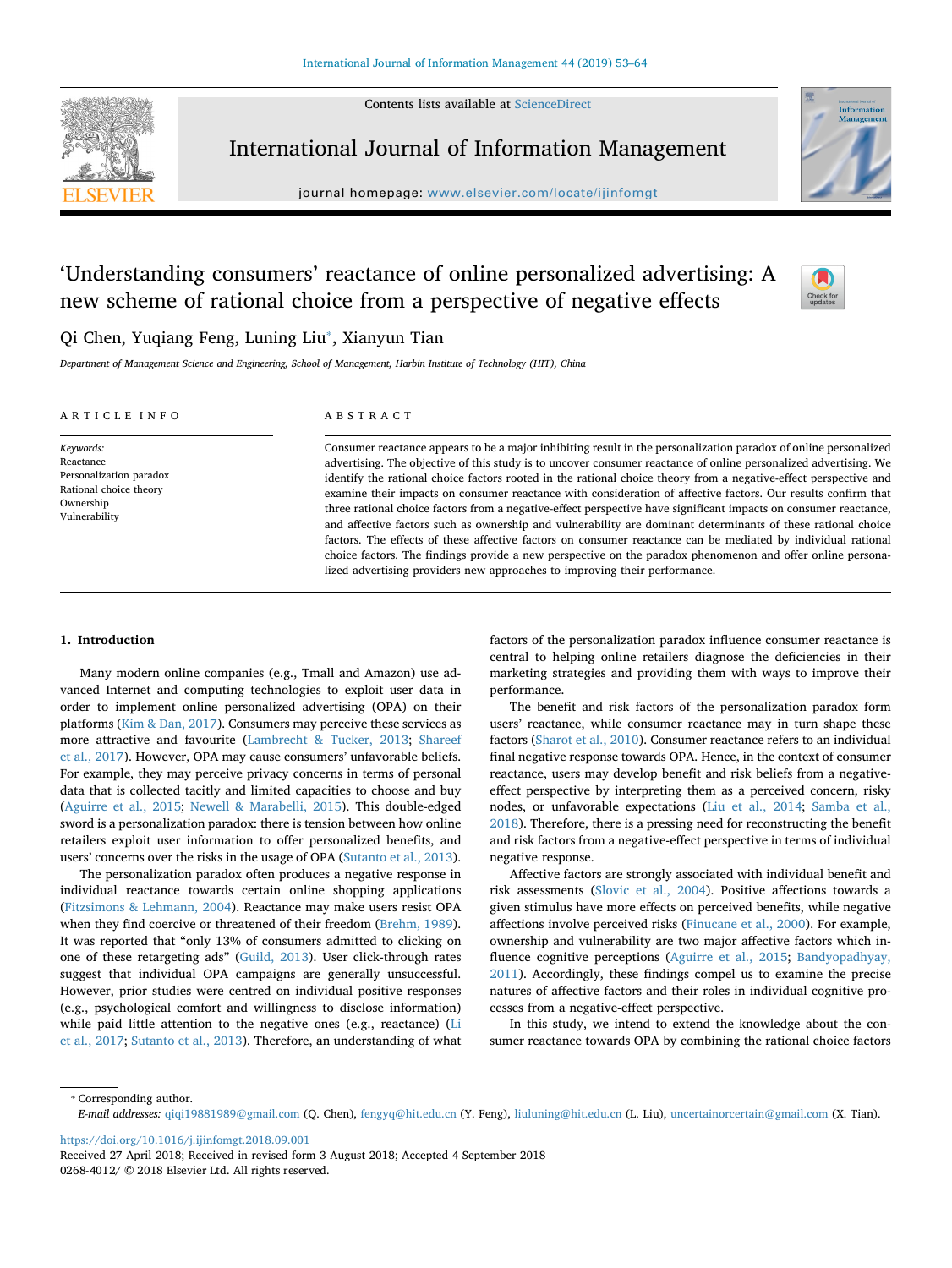from a negative-effect perspective rooted in the rational choice theory and affective factors. In particular, we aim to reconstruct the benefit factors of the rational choice theory from a negative-effect perspective defined as perceived costs of non-personalization. Privacy concerns and opportunity cost are suggested to be two main risk factors in the OPA context. Hence, we pose two research questions:

- (1) How do individual rational choice factors from a negative-effect perspective affect consumer reactance towards online personalized advertising?
- (2) How do affective factors affect individual rational choice factors from a negative-effect perspective in the OPA context?

The rest of this paper is organized as follows. Section [2](#page-1-0) reviews the theoretical background of reactance, personalization paradox, and affective factors. Our research model and hypotheses are discussed in Sections [3](#page-3-0). We then describe our research methodology and the results of our hypothesis tests in Section [4](#page-4-0) and [5.](#page-5-0) The penultimate section discusses our findings in detail and drawes some implications. Section [7](#page-8-0) provides a conclusion.

#### <span id="page-1-0"></span>**2. Theoretical background**

#### *2.1. Reactance*

Reactance describes a negative psychological response that consumers resist a persuasion attempt where they find coercive by performing against to that intended ([Bleier & Eisenbeiss, 2015](#page-10-11); [Tucker,](#page-11-5) [2014\)](#page-11-5). Individual attitude changes in response to anything perceived as a threat to his or her freedom [\(Edwards et al., 2002](#page-10-12)). If an individual's aesthetic choices are predicted based on a personality test, for example, he or she may respond in reactance to any predictions presented to him or her based on those choices [\(Hannah et al., 1975](#page-10-13)).

OPA can give rise to consumer reactance in terms of an array of potential risks ([Bleier & Eisenbeiss, 2015\)](#page-10-11). OPA aims to present consumers certain offerings related to their personal needs and preferences, but consumers may feel that it manipulates or threatens their freedom of choice [\(Aguirre et al., 2015](#page-10-2)). Presenting only certain options also may hinder consumers' evaluations of the remaining alternatives, which can further produce reactance ([Newell & Marabelli, 2015](#page-10-3)).

#### *2.2. Personalization paradox under rational choice theory*

Rational choice theory offers a theoretical explanation of how individuals make decisions when faced with choices. It demonstrates that individuals' decision-making process is determined by balancing the benefits and risks of his options ([Bulgurcu et al., 2010;](#page-10-14) [Wang et al.,](#page-11-6) [2015\)](#page-11-6). Rational choice theory focuses on the rational behavior of users rather than the irrational and immediate one such as the impulsive behavior. Rational behavior occurs when a balance between perceived benefits and risks towards the behavior is needed, whereas impulsive behavior is motivated by a stimulus such as individual trait tendency and normative judgment ([Ramanathan & Menon, 2005\)](#page-11-7). In the personalization context, the personalization paradox is often considered as a trade-off between benefit and risk factors [\(Li et al., 2017\)](#page-10-7). For example, it may be defined as the tension between consumers' perceived benefits of receiving customized applications and their growing concerns about privacy ([Chellappa & Sin, 2005](#page-10-15); [Guo et al., 2012;](#page-10-16) [Karwatzki et al.,](#page-10-17) [2017;](#page-10-17) [Lee & Rha, 2016](#page-10-18)). Users need to determine how they will act according to the balance between the benefits and privacy concerns ([Sutanto et al., 2013\)](#page-11-1). Similarly, our study aims to investigate the personalization paradox where both perceived benefits and risks existed so that users need to achieve a balance among these factors to make decisions. Hence, considering the benefit-cost trade-off nature of the personalization paradox context, we focus on the rational choice perspective rather than the other perspectives such as the impulsive one.

Therefore, based on rational choice theory, our study intends to investigate the personalization paradox considering rational choice factors such as benefit and risk perceptions. Our major dependent variable *Consumer Reactance* is related to an individual negative response towards OPA. Extant literature has confirmed that users' initial beliefs can be predicted by their decisions [\(Sharot et al., 2010\)](#page-11-2). As such, because of the final responses to OPA as consumer reactance, users may form their initial beliefs towards OPA from a negative-effect perspective by interpreting them as a perceived concern, risky nodes, or unfavorable expectations ([Liu et al., 2014;](#page-10-8) [Samba et al., 2018](#page-11-3)). Prior studies have attempted to examine the rational choice factors from a negativeeffect perspective. For example, [Bulgurcu et al. \(2010\)](#page-10-14) proposed a rational choice framework in terms of two conflict courses (e.g., noncompliance and compliance with information security policy) and empirically verified the competing influences of beneficial and risk factors, including perceived costs of non-compliance and compliance ([Bulgurcu et al., 2010\)](#page-10-14). The perceived costs of non-compliance were the overall expected unfavorable consequences from non-compliance with information security policy. They were related to beneficial factors of compliance with ISP from a negative-effect perspective. The perceived costs of compliance were the overall expected unfavorable consequences from compliance. They were associated with the risk factors of compliance.

Thus, we intend to investigate the effects of the rational choice factors of the personalization paradox from a negative-effect perspective on consumer reactance. Following the studies of [Bulgurcu et al.](#page-10-14) [\(2010\),](#page-10-14) we posit that the rational choice factors from a negative-effect perspective consist of two key distinct beliefs: the perceived costs of non-personalization and the perceived risks of OPA. The former is defined as the cost (i.e., money, time) of online shopping without the support of OPA, which means the beneficial factors of the usage of personalization from a negative-effect perspective. The latter is related to the expectations of unfavorable consequences of OPA, implying the risk factors of the usage of personalization.

More specifically, we focus on two main unfavorable consequences, the privacy concerns and opportunity cost. Privacy concerns refer to the potential loss of control over personal information when released to a firm [\(Featherman & Pavlou, 2003;](#page-10-19) [Xu et al., 2011](#page-11-8)). They were considered as the major risks negatively influencing individual attitude or behavior intention in the personalization paradox context [\(Aguirre](#page-10-2) [et al., 2015;](#page-10-2) [Karwatzki et al., 2017](#page-10-17)). Opportunity cost occurs when consumers have unlimited wants but limited resources so that they may satisfy one want while not satisfying another ([Spiller, 2011](#page-11-9)). Accordingly, the opportunity cost is triggered by the limited access to various resources. In the personalization context, the "free" access to information is increasingly controlled by the personalized service through the determination of what users see ([Newell & Marabelli, 2015\)](#page-10-3). For example, Facebook reportedly reviewed which links users clicked more on and edited these links out while the other links disappeared [\(Pariser,](#page-11-10) [2011\)](#page-11-10). In our paper, OPA offers customized products for users based on their previous browsing and purchase activities. Users may only access similar product information they have already been familiar with while the alternative offerings are hidden by OPA. Therefore, OPA may limit users' options or inhibit their capacities to make informed decisions regarding not only purchases but attitudes ([Newell & Marabelli, 2015](#page-10-3)). Thus, we consider the opportunity cost as a kind of risk perceptions which may bring some negative outcomes for users ([Bauer, 1960\)](#page-10-20). It is defined as the risk of the potential information constraints in the usage of OPA which cause users' loss of the opportunities to see alternative information.

Prior studies have considered individual rational decision-making as an affection-motivated process [\(Slovic et al., 2004\)](#page-11-4). The relationships among rational choice factors related to a given behaviour depend on the strength of positive or negative affections associated with it ([Alhakami & Slovic, 1994\)](#page-10-21). As such, individual judgments of benefits and risks are determined by the affective evaluations of the stimulus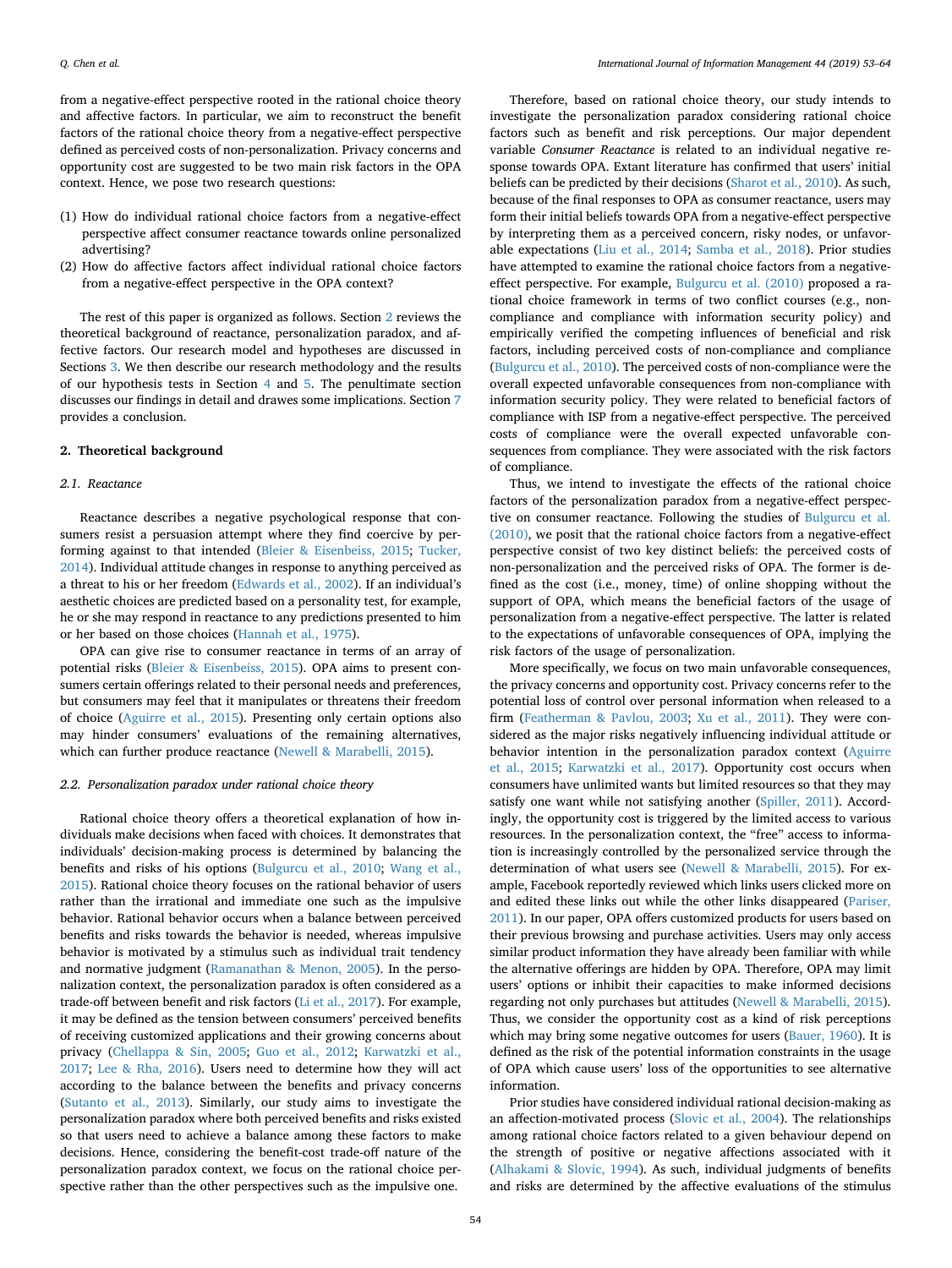item towards the behaviour ([Finucane et al., 2000](#page-10-9)). Previous studies have shown that various affections (e.g., anger or jealousy) influenced individual assessments of certain benefits and risks [\(McCarthy, 2002](#page-10-22)).

#### *2.3. Affective factors: ownership and vulnerability*

Affection refers to individual moods, emotions, and other mental states which swiftly and intuitively impact an individual's cognitive process ([Aguirre et al., 2015;](#page-10-2) [Kordzadeh et al., 2016;](#page-10-23) [Zajonc, 1980](#page-11-11)). Individuals first respond to a new environment in the form of affection ([Ittelson, 1973\)](#page-10-24). They believe their affections render "correct" judgments, especially in any situation where their cognitive processing abilities are limited [\(Avnet et al., 2012](#page-10-25)). Following [Aguirre et al.](#page-10-2) [\(2015\),](#page-10-2) our study intends to examine the roles of affective factors such as ownership and vulnerability in the individual decision-making process.

Users may experience the affective factor of ownership when OPA's dominant features indicate that a service is tailored directly to them ([Aguirre et al., 2015](#page-10-2)). Ownership is related to an affective state in which individuals feel as though certain external targets are theirs ([Dawkins et al., 2017;](#page-10-26) [Pierce et al., 2003\)](#page-11-12). It occurs when individuals believe that the target makes possible desirable outcomes and that they intimately know the target and have a chance to identify themselves in relation to the target ([Avey et al., 2009](#page-10-27); [Pirkkalainen et al., 2018](#page-11-13)). Users then may perceive a right to gain information about the target and take control over it [\(Aguirre et al., 2015\)](#page-10-2). Recent studies supported the notion that ownership was a prominent feeling influencing personal attitude and behavior in the personalization context [\(Table 1](#page-2-0)) [\(Aaron](#page-10-28) [Gabisch & Milne, 2014;](#page-10-28) [Aguirre et al., 2015;](#page-10-2) [Jussila et al., 2015;](#page-10-29) [Lee &](#page-10-30) [Chen, 2011](#page-10-30)).

In the OPA context, OPA enables a variety of activities which users may value, such as personalized product recommendations, specific consumption incentives, and process gratification [\(Sutanto et al., 2013](#page-11-1)). Thus, individuals may experience a sense of ownership for OPA because the service facilitates them find positive and desirable outcomes. Besides, OPA has become an expression of uniqueness enabling users to convey individuality by distinguishing the appearance of the service. It has been also suggested that ownership plays a significant part in social interaction. In this respect, OPA serves as a gateway to a form of technology-mediated communication between users and sellers. Hence, people may develop strong psychological attachments to OPA, which provide them with a sense of self and facilitate their social interaction ([Anderson and Agarwal, 2010;](#page-10-31) [Pierce et al., 2003\)](#page-11-12). Ownership differs from other affective factors (e.g., love and joy). Love is a type of interpersonal emotion so that it is not suitable for consideration as be-longing to the effective reactions to a personalized service ([Li et al.,](#page-10-32) [2011\)](#page-10-32). Joy refers to the basic emotional state of pleasure but cannot highlight the influence of the personalized feature of OPA. Consumers may experience self-identification with the tailored products offered by OPA. However, compared with OPA, those tailored products may enable fewer activities which produce desirable outcomes such as process gratification. It may also exert a less significant impact on social interaction than OPA does. Therefore, we intend to investigate the ownership of OPA rather than the proposed product offered by OPA.

When lack of a sense of control over the service or feeling threat to their self-concept, consumers may experience the affection of vulnerability. Vulnerability pertains to a negative emotional state in which an individual feels powerless within the given situation ([Malhotra et al.,](#page-10-33) [2004\)](#page-10-33). Consumers may experience vulnerability if online services make them feel exploited and even that their safety and well-being are exposed to risk ([Andreasen et al., 1994;](#page-10-34) [Zhao et al., 2017\)](#page-11-14). Recent studies have highlighted the need for investigating consumers' vulnerability in the personalization context ([Table 1](#page-2-0)) [\(Aguirre et al., 2015](#page-10-2); [Bleier &](#page-10-11) [Eisenbeiss, 2015](#page-10-11); [Boerman et al., 2017;](#page-10-35) [Kalaignanam et al., 2018](#page-10-36)). In the OPA context, information tailored to users may make them feel exploited or as though they are lacking control of their personal  $\mathbf{I}$ 

<span id="page-2-0"></span>

| Table 1                                                    | Literature review of ownership and vulnerability in the personalization context. |                                    |                                                                          |                                                                                                                                                                                                                                                                                                                                          |
|------------------------------------------------------------|----------------------------------------------------------------------------------|------------------------------------|--------------------------------------------------------------------------|------------------------------------------------------------------------------------------------------------------------------------------------------------------------------------------------------------------------------------------------------------------------------------------------------------------------------------------|
| Study                                                      | Context                                                                          | Targeted affection                 | Method                                                                   | Key Findings                                                                                                                                                                                                                                                                                                                             |
| Aguirre et al. (2015)                                      | Online personalized<br>advertising                                               |                                    | Ownership; vulnerability Questionnaire survey and regression<br>analyses | Results suggest that (1) Consumers' ownership is considered as a main affective feeling associated with<br>(2) Vulnerability occurs when online personalized advertising undertakes covert information collection<br>strategies and may decrease consumers' click-through intentions<br>the personalized service through the interviews. |
| Aaron Gabisch and Milne<br>Jussila et al. (2015)<br>(2014) | Online personalized service<br>Personalized space                                | Information ownership<br>Ownership | Online scenario-based experiments<br>Literature review                   | Findings suggest that individual feeling of ownership is associated with the personalization of space.<br>Results suggest that when compensated monetarily for their information, consumers are more likely to<br>give the ownership of their data to online personalization services.                                                   |
| Lee and Chen (2011)                                        | Virtual personalized service Ownership                                           |                                    | Questionnaire survey and structural<br>equation modelling                | Personalized space may induce strong consumers' ownership and attract them to spend more time,<br>participate in more activities and revisit the space.                                                                                                                                                                                  |
| Kalaignanam et al. (2018)                                  | Online personalized service                                                      | Vulnerability                      | Questionnaire survey and structural<br>equation modeling                 | Findings suggest that reducing consumers' vulnerability is important to the creation of shareholder<br>value for the online personalization providers.                                                                                                                                                                                   |
| Boerman et al. (2017)                                      | Online personalized<br>advertising                                               | Vulnerability                      | Framework development                                                    | Findings suggest that individual vulnerability may be triggered in the personalized advertising context<br>and consequently results in lower intentions to click and use the service.                                                                                                                                                    |
| Bleier and Eisenbeiss (2015)                               | Online personalized<br>advertising                                               | Vulnerability                      | Questionnaire survey and structural<br>equation modeling                 | In the online personalized advertising context, a loss of control due to a privacy intrusion may reflect<br>consumers' vulnerability to the service and enhance their privacy concerns.                                                                                                                                                  |
|                                                            |                                                                                  |                                    |                                                                          |                                                                                                                                                                                                                                                                                                                                          |

 $\overline{1}$  $\overline{\phantom{a}}$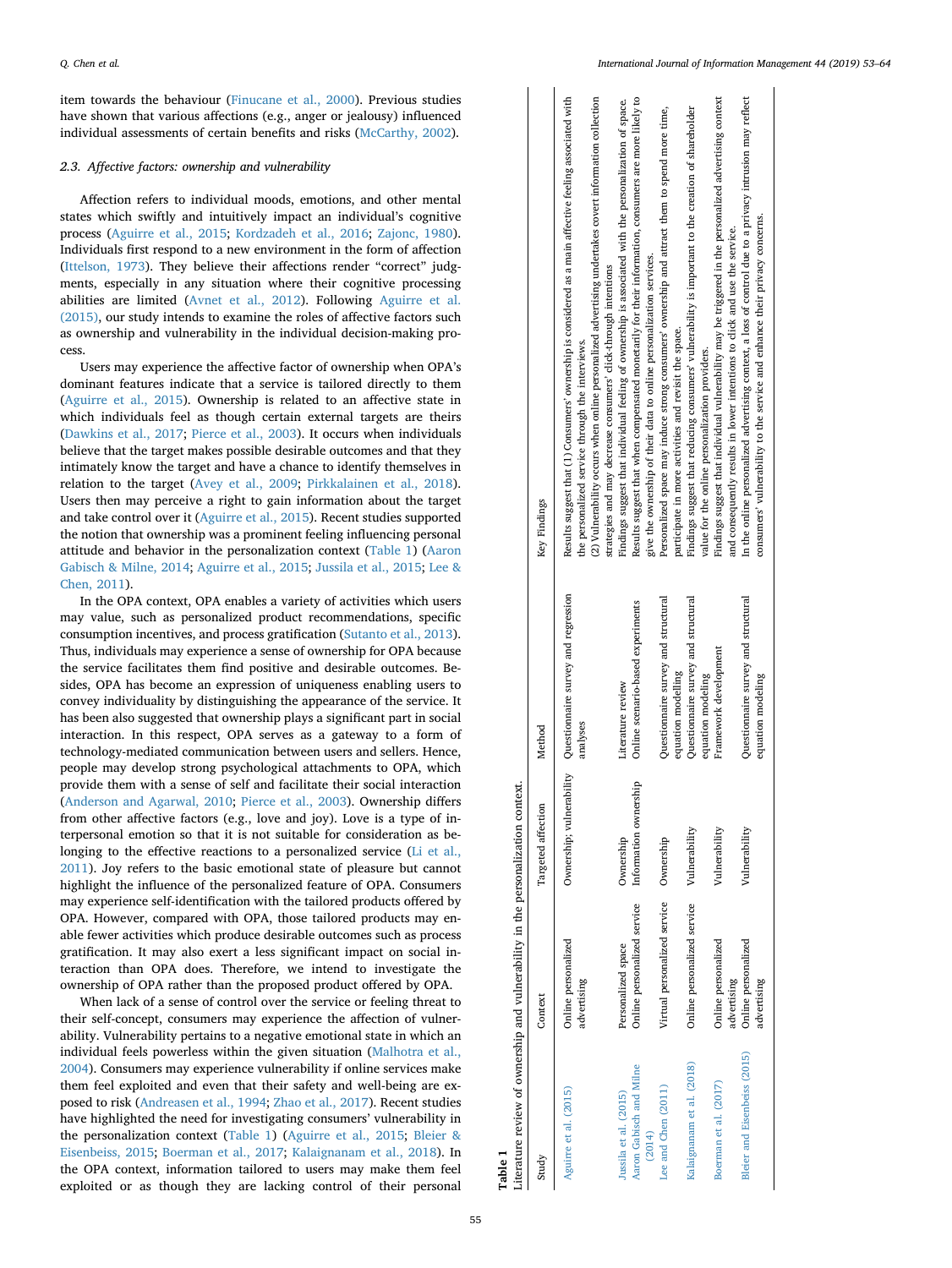<span id="page-3-1"></span>

**Fig. 1.** The conceptual model.

information. Vulnerability may occur because users instantly realize their personal data are being collected by OPA ([Aguirre et al., 2015](#page-10-2)). Other affective factors, such as sadness and fear, may not be prominent in the personalization context. For example, sadness often occurs when one has received some negative outcomes such as unpleasant or failed service or product ([Li et al., 2011\)](#page-10-32). However, this affection may be less common regarding the risk of information exposure. Fear refers to an emotional state of anxiety, which is the expectation of future health threat [\(Chorpita & Barlow, 1998\)](#page-10-37). It may not be a current threat in the OPA context. Therefore, vulnerability may be more prominent than other affective factors (e.g., sadness and fear) involved in the OPA context.

#### <span id="page-3-0"></span>**3. Research model and hypotheses**

[Fig. 1](#page-3-1) shows a conceptual model of the antecedents of consumer reactance based on the above literature review. We hypothesize that 1) rational choice factors have salient effects on consumer reactance towards OPA and 2) that affective factors jointly influence the rational choice factors.

# *3.1. Rational choice factors on consumer reactance towards online personalized advertising*

In this study, we propose that rational choice factors from a negative-effect perspective, such as the perceived costs of non-personalization, privacy concerns, and opportunity cost, are associated with the consumer reactance towards OPA.

Rational choice theory suggests that an individual tends to favor a behavior believed to have desirable consequences and not to favor those with undesirable consequences [\(Bulgurcu et al., 2010;](#page-10-14) [Li et al.,](#page-10-7) [2017\)](#page-10-7). Accordingly, if an individual perceives the disadvantages from not performing the behavior, a favorable attitude toward the behavior will be developed. Hence, the perceived costs of not performing the behavior provide users with incentives for a positive psychological response to the behavior. These findings are in line with the prior studies in the information security context. It suggested that the compliance behavior was suggested to be positively influenced by the reaction to the non-compliance behavior captured as a risk perception, such as organizational policy and personal damage [\(Tyler & Blader, 2005](#page-11-15)). Further, in the online social network context, the more costly not performing privacy control in terms of privacy risk and resource vulnerability, the more likely it is that individuals will use privacy control ([Taneja et al., 2014\)](#page-11-16).

In the OPA context, the service provides users with personalized product recommendations, specific consumption incentives and process gratification [\(Sutanto et al., 2013\)](#page-11-1). Without the support of OPA, individuals may be overloaded with irrelevant information and time costs in attempting to make purchasing decisions in the non-personalization context [\(Ansari & Mela, 2003](#page-10-38)). We expect that consumers will experience less reactance when they believe that non-personalization will result in time and effort cost. Hence,

# **H1.** *The perceived costs of non-personalization will have a negative effect on consumer reactance towards online personalized advertising*.

In addition to the effects of the perceived costs of non-personalization, privacy concerns are positively related to individual negative psychological response [\(Sutanto et al., 2013](#page-11-1)). Individuals experience privacy concerns in regards to the collection, control, and awareness of their personal information [\(Hossain & Dwivedi, 2014](#page-10-39); [Xu et al., 2011](#page-11-8)). Based on information boundary theory, an attempt to cross the boundary of personal information (e.g., when a marketer collects a consumer profile) may make users feel uncomfortable [\(Daniel, 2006](#page-10-40)). Hence, privacy concerns may result in an individual psychologically uncomfortable state because of the concern of losing control of personal information. This finding is in line with the prior studies. For example, prior studies have shown that privacy concerns have become key factors in triggering a lower level of users' acceptability and high level of reactance [\(Lee & Rha, 2016](#page-10-18); [Nam, 2018\)](#page-10-41). In the personalization context, OPA relies on large amounts of individual personal data to provide targeted and convenient services. Consumers' personal information may be lost in an unethical or deliberate way by the OPA providers [\(Connon,](#page-10-42) [2002;](#page-10-42) [Wang et al., 2016\)](#page-11-17). We expect that privacy concerns lead to individual reactance towards OPA. Hence,

# **H2.** *Privacy concerns will have a positive effect on consumer reactance towards online personalized advertising*.

Opportunity cost is proposed as another enabler of consumer reactance in the OPA context. In tailoring certain offerings per individual personal interests, OPA may limit the options available to users or inhibit their capacity to make informed decisions regarding not only purchases, but attitudes ([Newell & Marabelli, 2015](#page-10-3)). Drawing on the rational choice theory, users' negative beliefs about the assessments of the consequences will negatively influence individual psychological response towards a particular behaviour. Thus, opportunity cost may result in user negative response towards OPA. As such, opportunity cost is a key factor triggering consumer reactance when alternative services are hidden from the consumer due to OPA. Indeed, it has been suggested that a narrow personalization breadth may cause consumer reactance due to only a subset of relevant information ([Aguirre et al.,](#page-10-2) [2015\)](#page-10-2). In the OPA context, the more opportunity cost consumers experience, the more their reactance of those services may be motivated. Hence,

**H3.** *Opportunity cost will have a positive effect on consumer reactance of online personalized advertising*.

# *3.2. Affective factors on rational choice factors*

In this study, we suggest that affective factors such as ownership and vulnerability are associated with individual rational choice factors in the OPA context.

Ownership may involve individual positive beliefs on the targets through the feeling of possession ([Pierce et al., 2001\)](#page-11-18). Cognitive dissonance theory suggests that users may refuse information which is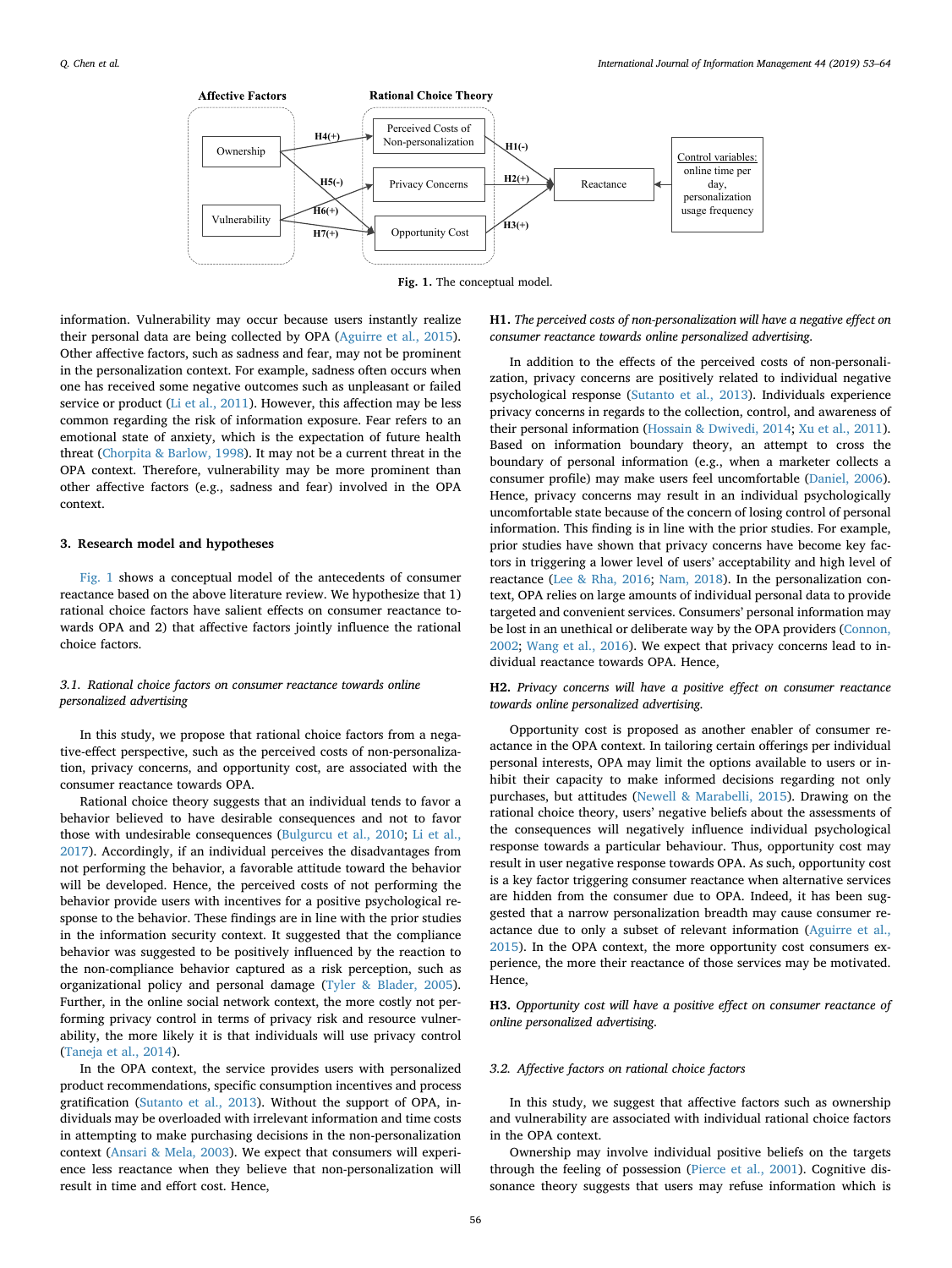inconsistent with their beliefs while seek other evidence to support their beliefs [\(Festinger et al., 2008\)](#page-10-43). As such, individuals with a sense of ownership may seek positive information to confirm the feeling of ownership [\(Clore & Gasper, 2000\)](#page-10-44). Hence, ownership may promote individual benefit perceptions. Indeed, it has been suggested that individual ownership is positively connected to beneficial expectations towards the "owned" target ([Pierce et al., 2001\)](#page-11-18). In the OPA context, we expect that ownership of OPA is associated with the positive evaluations of OPA. As such, individuals with a high level of ownership of OPA may perceive more costs of non-personalization. Hence,

# **H4.** *Ownership will have a positive effect on the perceived costs of the nonpersonalization*.

Psychological ownership theory suggested that individuals who feel ownership from the objects may have strong intentions to advance the targets of ownership [\(Jussila et al., 2015\)](#page-10-29). They may be concerned with accomplishments and aspirations, and willing to display transformational behaviors ([Kark & Van Dijk, 2007](#page-10-45)). Hence, ownership is a major promoter of the openness to change. It specifically encourages people to exchange currently or previously possessed objects ([Ford & Staples,](#page-10-46) [2010\)](#page-10-46). Indeed, it has been well established that ownership may make users share their owned targets with those of others to protect the existing competitive advantage. Similarly, in the organizational behavior context, the ownership of knowledge could increase individual knowledge sharing intention ([Pirkkalainen et al., 2018\)](#page-11-13). It is noteworthy that OPA can produce such a sense of ownership that can make users willing to exchange the owned personalized services with alternative ones. As such, users may have the opportunities to see alternative offerings. We expect that ownership is the starting point of a lower opportunity cost associated with potential information constraints in the usage of OPA. Hence,

## **H5.** *Ownership will have a negative effect on the opportunity cost*.

Besides the effects of ownership, vulnerability may be another major affection in influencing rational choice factors. Recent research has confirmed that vulnerability is a negative affective consequence of information disclosure [\(Raab, 1998\)](#page-11-19). The negative outcome of information disclosure may trigger more individual privacy invasion than the positive one ([Fusilier & Hoyer, 1980\)](#page-10-47). Hence, vulnerability is a major antecedent of privacy concerns when personal information is revealed. Indeed, studies have shown that perceived vulnerability is significantly associated with individual privacy concerns ([Dinev & Hart,](#page-10-48) [2004;](#page-10-48) [Petronio, 2012\)](#page-11-20). In the OPA context, consumers may feel vulnerable when the tailored information makes them feel exploited and invasive [\(Aguirre et al., 2015](#page-10-2); [Baker, Gentry, & Rittenburg, 2005\)](#page-10-49). As such, individual privacy concerns may be triggered by vulnerability. That is, users with a high level of vulnerability may perceive more privacy concerns. Hence,

## **H6.** *Vulnerability will have a positive effect on privacy concerns*.

Recent research also indicates that vulnerability is so undesirable that consumers tend to avoid objects associated with such feeling ([Aguirre et al., 2015](#page-10-2)). Thus, vulnerability may result in the avoidance of the target service. From the social capital perspective, "loose ties" in the social interaction with the service may reduce information diversity. Some advertisements of alternative service offerings on the same platform may also produce vulnerability and likewise be deemed unacceptable by the consumers. As such, individuals may have limited access to various information by foregoing the relevant information of alternative service offerings ([Newell & Marabelli, 2015](#page-10-3)). Applying this logic here, we propose that in the OPA context, users who hold strong vulnerability affection would perceive more opportunity cost. Hence,

# **H7.** *Vulnerability will have a positive effect on the opportunity cost*.

#### <span id="page-4-0"></span>**4. Research method and data**

#### *4.1. Instrument development*

The measures for the study's principal constructs such as consumer reactance, privacy concerns, ownership, and vulnerability were primarily adapted from validated instruments, but they were reworded to fit our context. Consumer reactance (four items) was adapted from [Bleier and Eisenbeiss \(2015\)](#page-10-11). Privacy concerns (three items) were measured using the instrument suggested by [Xu et al. \(2011\)](#page-11-8). Ownership (four items) was adapted from [Anderson and Agarwal \(2010\)](#page-10-31), whereas the items for vulnerability (three items) were adapted from [Aguirre et al. \(2015\)](#page-10-2). According to the construct of "The perceived costs of non-compliance" proposed by [Bulgurcu et al. \(2010\),](#page-10-14) we self-developed the scales for the perceived costs of non-personalization (three items). We also develop the scales for the opportunity cost (three items) in line with recent research of [Newell and Marabelli \(2015\)](#page-10-3). The construct definations are seen in [Appendix A](#page-8-1).

Two control variables that may affect reactance were added to fully account for the differences among the participants: online time per day and personalization usage frequency. First, online time per day indicates consumers' usage of Internet per day. Because online personalized advertising involves Internet usage, the lack of Internet usage may impede individuals from engaging in OPA [\(Chiu & Huang, 2015](#page-10-50)). Hence, online time per day is proposed as a control variable on consumer reactance. Second, personalization usage frequency refers to the times individuals use OPA per day, per week and per month. It is related to users' experiences of using online personalized service [\(Neufeld](#page-10-51) [et al., 2007\)](#page-10-51). Individual experience with online service has been shown to have a positive impact on their attitude towards the service [\(Gefen](#page-10-52) [et al., 2003](#page-10-52)). Besides, prior research in the online service context has examined consumers' online usage per week and per month [\(Baird &](#page-10-53) [Raghu, 2015;](#page-10-53) [Benlian, 2015](#page-10-54)). Hence, individuals who use OPA more frequently per day, per week, and per month in each month will experience less reactance.

## *4.2. Data collection*

We commissioned a professional market research firm in China via an online survey. This company is one of the leaders in the market research area which can provide required samples from its panel to take part in various research projects. The panel has over 2.6 million members chosen through strict recruiting methods. Since this approach has been widely conducted in IS survey research [\(Beaudry &](#page-10-55) [Pinsonneault, 2010](#page-10-55); [Khansa et al., 2017](#page-10-56)), it is helpful in obtaining the data from a wide range of participants objectively.

The survey was targeted at users familiar with online personalized advertising service such as the "Guess what you like" from Tmall, which is one of the biggest online marketplaces in China. "Guess what you like" recommends new products to consumers based on their recent purchases. Upon establishing their familiarities with the service, users were asked to complete a questionnaire based on their own experiences and perceptions. Participation in the survey was voluntary and anonymous, and bonus rewards were provided at the end of the survey by lottery.

We initially recruited 60 students from a local university to evaluate the measurement items. All participants were familiar with OPA. Since some items were self-developed, we conducted exploratory factor analysis (EFA) using SPSS to test the reliability and validity of the constructs. All the item loadings were above 0.7 and there was no crossloading of items above 0.4 ([Yang et al., 2005\)](#page-11-21). Cronbach's alpha of each construct ranged from 0.832 to 0.909, indicating high internal consistency. Thus, the results of this pilot test suggested satisfactory reliability and validity.

Data collection were conducted from November 4, 2015 to November 26, 2015. A total of 308 individuals were recruited for the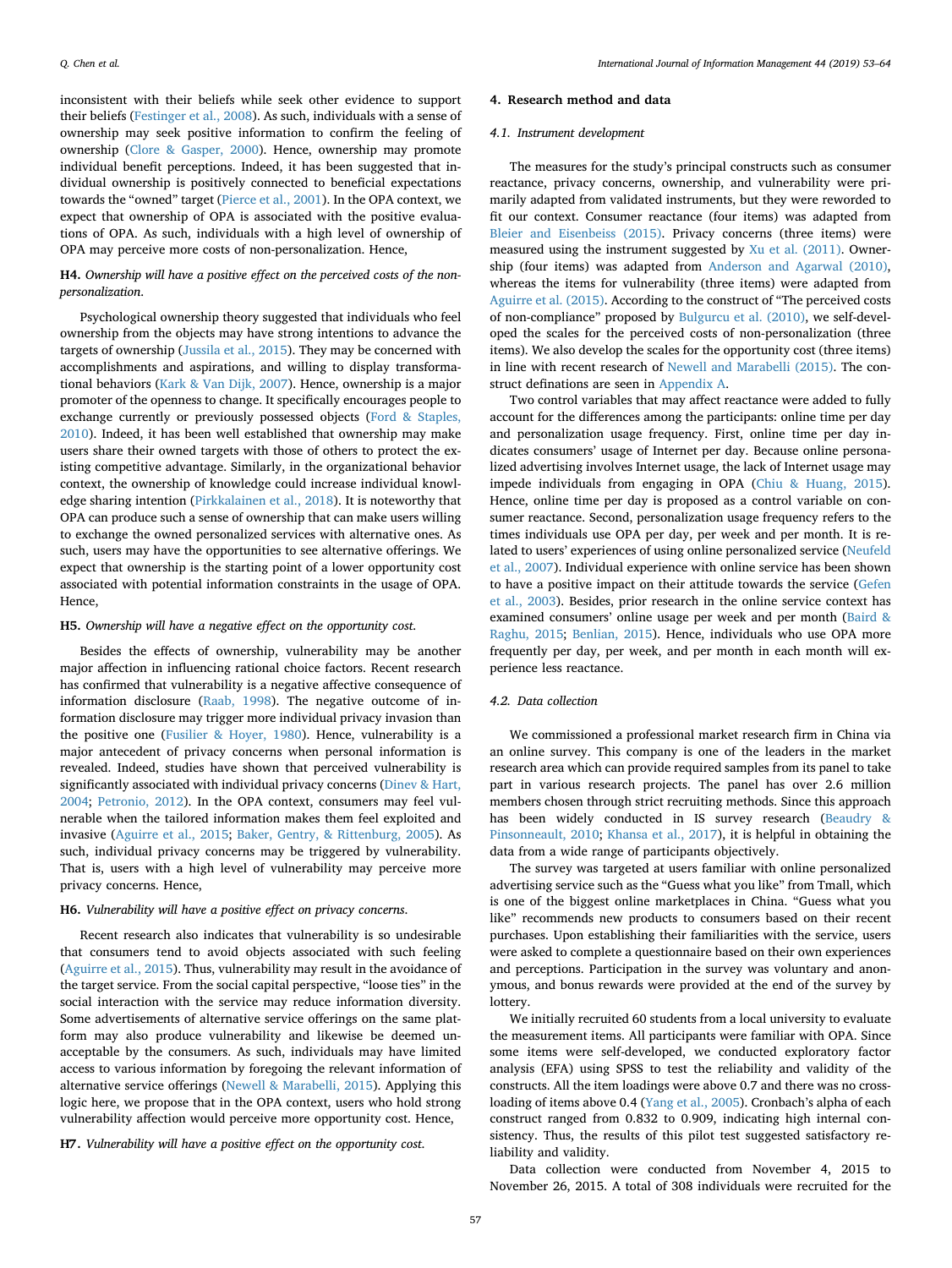#### <span id="page-5-1"></span>**Table 2**

Respondent demographics.

| Category                 | Count (percent) |
|--------------------------|-----------------|
| Female                   | 109 (38.8%)     |
| Male                     | 172 (61.2%)     |
| $15 - 25$                | 128 (45.6%)     |
| $25 - 35$                | 144 (51.2%)     |
| 35 and over              | $9(3.2\%)$      |
| 1 h and below            | 16 (5.7%)       |
| $1 - 5h$                 | 206 (73.3%)     |
| 5–10 h                   | 42 (14.9%)      |
| 10 <sub>h</sub> and over | 17 (6.0%)       |
| Several times each day   | 31 (11.0%)      |
| Once to twice per day    | 58 (20.6%)      |
| Once to twice each week  | 79 (28.1%)      |
| Once to twice each month | 61 (21.7%)      |
| Other                    | 52 (18.5%)      |
|                          |                 |

study. Of these, 15 were deleted because they provided answers unreasonably rapidly. Another 12 samples were eliminated due to missing data. Finally, a total of 281 valid responses were received. Specific demographic information of participants is given in [Table 2](#page-5-1).

#### <span id="page-5-0"></span>**5. Data analysis and results**

We used partial least square (PLS) to analyze the data. PLS is wellsuited to our study because it employs a component-based approach with less restriction on sample size and residual distributions ([Pavlou](#page-11-22) [et al., 2006](#page-11-22)). Thus, the relationships among the constructs in our research model were tested using SmartPLS (2.0).

## *5.1. Measurement model analysis*

We evaluated the measurement model per the convergent validity and discriminant validity of the research instrument. Convergent validity was tested in three steps. First, the composite reliability for each construct was ensured to be greater than 0.8 [\(Fornell & Larcker, 1981\)](#page-10-57) and the Cronbach's alpha value was greater than 0.7 ([Table 3\)](#page-5-2) ([Nunally](#page-11-23) [& Bernstein, 1978\)](#page-11-23). Second, all item factor loadings exceeded 0.84 ([Table 4\)](#page-6-0) ([Fornell & Larcker, 1981\)](#page-10-57). Third, the average variances extracted for the constructs were above 50% (or the square root of AVE > 0.707) [\(Fornell & Larcker, 1981](#page-10-57)).

To ensure the discriminant validity of constructs, the square root of the variance between a construct and its measures should be greater than the correlations between the construct and any other construct in the research model. We found that all items in our construct met the requirement for discriminant validity ([Table 3](#page-5-2)).

We used several procedures to test for common method bias. First, Harman's one-factor test was employed based on an un-rotated exploratory factor analysis [\(Podsakoff & Organ, 1986](#page-11-24)). This produced five components that explained 77% of the variance, and the largest one captured only 34% of the variance, which is below the threshold of 40%. Second, UMLC analysis was followed by [Liang, Saraf, Hu, and](#page-10-58) [Xue, \(2007\).](#page-10-58) The results in [Table B1](#page-9-0) suggested that the average substantively variance explained by the indicators was 0.807, whereas the

Reliability, correlation coefficients and AVE results.

average method-based variance as 0.004. The ratio of substantive variance was 201.75. All expected loadings were notably larger than the loadings with the method factor (the lowest difference was 0.554 for the process indicator) and most of the method factor loadings were not significant. Taken together, both methods indicated that common method bias was not a serious concern in our study.

# *5.2. Structural model*

# *5.2.1. Impact of affective and rational choice factors on reactance*

We tested our hypotheses by examining the significance of the path coefficients via bootstrapping resampling (with 500 samples) ([Fig. 2](#page-6-1)). The model without control variables explained 31.9% variance of reactance, while the model with control variables explained 32.0%. All the control variables showed non-significant effects.

As shown in [Fig. 2,](#page-6-1) the perceived costs of non-personalization have strong negative influences on reactance ( $\beta$  = -0.166, P < 0.05). The positive impact of privacy concerns on reactance is significant (β = 0.341, P < 0.001). Opportunity cost also has a positive effect on consumer reactance ( $\beta$  = 0.262, P < 0.001).

Ownership and vulnerability were found to account for a substantial 21.0%, 31.9%, and 19.1% variance of the perceived costs of non-personalization, privacy concerns, and opportunity cost, respectively. As shown in [Fig. 2](#page-6-1), ownership is positively associated with the perceived costs of non-personalization ( $\beta$  = 0.458, P < 0.001) and opportunity cost ( $\beta$  = 0.231, P < 0.01). Vulnerability is positively related to both privacy concerns ( $β = 0.565$ ,  $P < 0.001$ ) and opportunity cost  $(\beta = 0.367, P < 0.001).$ 

#### *5.2.2. Mediation analysis*

Consistent with prior studies [\(Baron & Kenny, 1986;](#page-10-59) [Hu et al.,](#page-10-60) [2012\)](#page-10-60), the mediating roles of rational choice factors (RCF) such as the cost of non-personalization (NPC), privacy concerns (PCO), and opportunity cost (OC) were tested based on the three regression models ([Table B2\)](#page-9-1). As shown in [Table B2](#page-9-1), only vulnerability (VA) has a significant impact on consumer reactance (REA) at the  $p < 0.001$  level in Model 2. This indicates that the direct effect of ownership (OA) on REA is not strong to begin with. In Model 3, OA and VA have less impact on REA when the mediators (NPC, PCO, and OC) are controlled. Thus, the results confirmed the mediation roles of rational choice factors.

In addition, the relative sizes of the mediating effects of RCF (e.g. full or partial mediation) were indicated by the value of variance accounted for (VAF). It was analysed based on a bootstrapping method ([Table B3\)](#page-9-2) [\(Hair Jr et al., 2016](#page-10-61)). We donated the path from the independent variable to the mediator as a, and the path from the mediator to the dependent variable as b [\(Wang et al., 2014\)](#page-11-25). Indirect effect was calculated by a and b path coefficients with the significance confirmed by [Sobel \(1982\)](#page-11-26) ([Sobel, 1982\)](#page-11-26). The results in [Table B3](#page-9-2) suggest that PCO and OC partially mediate the effect of VA. NPC partially mediates the effect of OA on REA and the mediation effect of OC meets the requirement of full mediation.

<span id="page-5-2"></span>

|            | Composite reliability | Cronbach's alpha | Average Variance Extracted | OA       | VA       | <b>NPC</b> | PCO   | OC    | <b>REA</b> |
|------------|-----------------------|------------------|----------------------------|----------|----------|------------|-------|-------|------------|
| <b>OA</b>  | 0.913                 | 0.857            | 0.779                      | 0.883    |          |            |       |       |            |
| VA         | 0.942                 | 0.908            | 0.845                      | 0.020    | 0.919    |            |       |       |            |
| <b>NPC</b> | 0.956                 | 0.930            | 0.878                      | 0.458    | $-0.059$ | 0.937      |       |       |            |
| PCO        | 0.953                 | 0.926            | 0.870                      | 0.083    | 0.565    | $-0.086$   | 0.933 |       |            |
| <b>OC</b>  | 0.908                 | 0.848            | 0.766                      | 0.238    | 0.371    | 0.0844     | 0.598 | 0.875 |            |
| <b>REA</b> | 0.945                 | 0.923            | 0.812                      | $-0.045$ | 0.511    | $-0.171$   | 0.451 | 0.509 | 0.901      |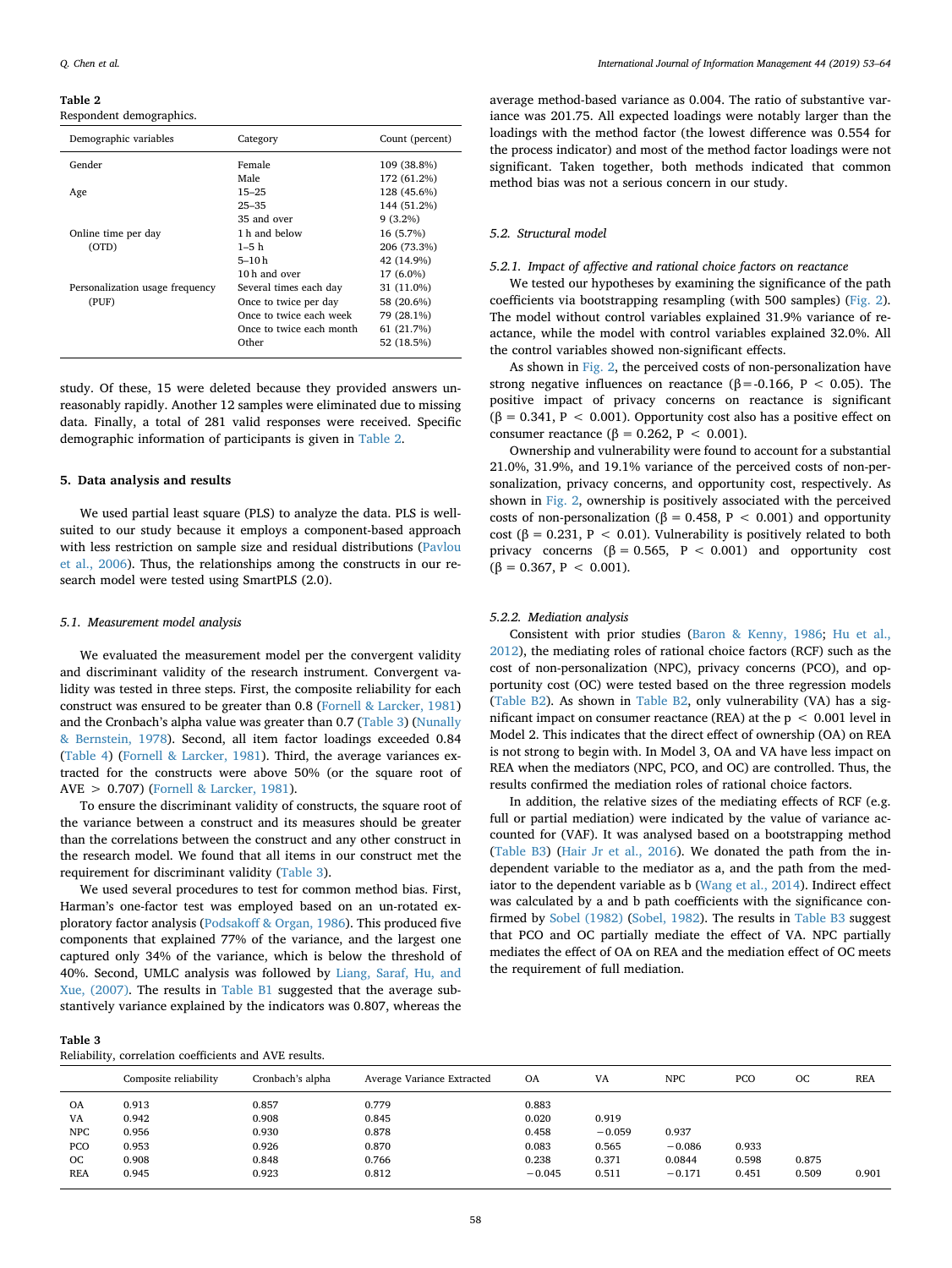#### <span id="page-6-0"></span>**Table 4** Item loadings and cross-loadings.

| rtem routango tint eroso routango. |           |          |            |          |       |          |
|------------------------------------|-----------|----------|------------|----------|-------|----------|
| Indicator                          | <b>OA</b> | VA       | <b>NPC</b> | PCO      | OC    | REA      |
| OA1                                | 0.848     | 0.029    | 0.359      | 0.133    | 0.280 | $-0.081$ |
| OA2                                | 0.918     | $-0.005$ | 0.416      | 0.044    | 0.191 | $-0.043$ |
| OA3                                | 0.880     | 0.027    | 0.436      | 0.042    | 0.162 | 0.004    |
| VA1                                | 0.070     | 0.893    | $-0.002$   | 0.457    | 0.318 | 0.431    |
| VA <sub>2</sub>                    | 0.020     | 0.928    | $-0.079$   | 0.537    | 0.343 | 0.503    |
| VA3                                | $-0.028$  | 0.937    | $-0.074$   | 0.556    | 0.360 | 0.471    |
| NPC1                               | 0.406     | $-0.002$ | 0.924      | $-0.072$ | 0.111 | $-0.150$ |
| NPC <sub>2</sub>                   | 0.443     | $-0.043$ | 0.948      | $-0.052$ | 0.092 | $-0.147$ |
| NPC3                               | 0.437     | $-0.116$ | 0.939      | $-0.116$ | 0.037 | $-0.183$ |
| PCO1                               | 0.070     | 0.560    | $-0.077$   | 0.940    | 0.545 | 0.508    |
| PCO <sub>2</sub>                   | 0.049     | 0.508    | $-0.102$   | 0.937    | 0.583 | 0.460    |
| PCO <sub>3</sub>                   | 0.113     | 0.509    | $-0.061$   | 0.922    | 0.547 | 0.453    |
| OC1                                | 0.266     | 0.394    | 0.079      | 0.546    | 0.865 | 0.408    |
| OC <sub>2</sub>                    | 0.174     | 0.276    | 0.098      | 0.522    | 0.895 | 0.371    |
| OC3                                | 0.172     | 0.287    | 0.045      | 0.495    | 0.866 | 0.400    |
| REA1                               | $-0.013$  | 0.492    | $-0.135$   | 0.537    | 0.483 | 0.916    |
| REA2                               | $-0.063$  | 0.439    | $-0.189$   | 0.440    | 0.416 | 0.909    |
| REA3                               | $-0.034$  | 0.431    | $-0.161$   | 0.419    | 0.355 | 0.889    |
| REA4                               | $-0.057$  | 0.475    | $-0.133$   | 0.421    | 0.352 | 0.889    |

<span id="page-6-1"></span>

Notes: \* Significant at 5% level of significance. Significant at 1% level of significance.  $**$ \*\*\* Significant at 0.1% level of significance.

**Fig. 2.** PLS analysis results.

#### **6. Discussion**

## *6.1. Discussion of the findings*

In this study, we sought to understand 1) three broad classes of rational choice factors in the personalization paradox context and their roles in consumer reactance towards OPA, and 2) how those rational choice factors may be influenced by affective factors. Based on data collected from 281 individuals who were familiar with OPA (e.g., Tmall's "Guess what you like"), most of the proposed hypotheses were supported.

Our findings highlight the important effects of rational choice factors in the personalization paradox context on consumer reactance. We found that the perceived costs of non-personalization have negative impacts on consumer reactance, while privacy concerns and opportunity cost may result in reactance. This is in line with the extant research on the personalization-privacy paradox [\(Sutanto et al., 2013\)](#page-11-1). Perceived benefits may contribute to individual positive response, while perceived risks result in the negative one. We also found that various risk factors have almost equal influences on consumer reactance. To be specific, the path comparison method proposed by [Cohen, Cohen, West,](#page-10-62)

[and Aiken \(2013\)](#page-10-62) was adopted to test the relative impacts of privacy concerns and opportunity cost on consumer reactance ([Cohen et al.,](#page-10-62) [2013;](#page-10-62) [Li et al., 2013](#page-10-63)). The results indicated no significant difference between the effects of privacy concerns and opportunity cost on consumer reactance, suggesting that no single factor has a predominant effect on reactance. Both privacy concerns and opportunity cost should be carefully considered in regards to the personalization paradox.

Contrary to our expectations, ownership was positively associated with the opportunity cost. One plausible explanation for this positive influence is the "endowment effect", suggesting that a loss from giving an object away is greater than the gain from receiving an alternative offering ([Kahneman et al., 1990](#page-10-64)). As such, from a loss-aversion perspective, ownership may motivate users to keep the object and make them reluctant to trade it for an alternative [\(Paolacci et al., 2011](#page-11-27)). In our study, the ownership of OPA may make users willing to keep the owned personalized offerings, which lead to a loss of the opportunities to see the alternative offerings. This positive effect of ownership is consistent with the results of other research in the extant literature. For example, ownership made consumers focus more on the negative aspects of alternative objects, resulting in their intentions to reject these objects and keep the already owned ones [\(Florack et al., 2014\)](#page-10-65).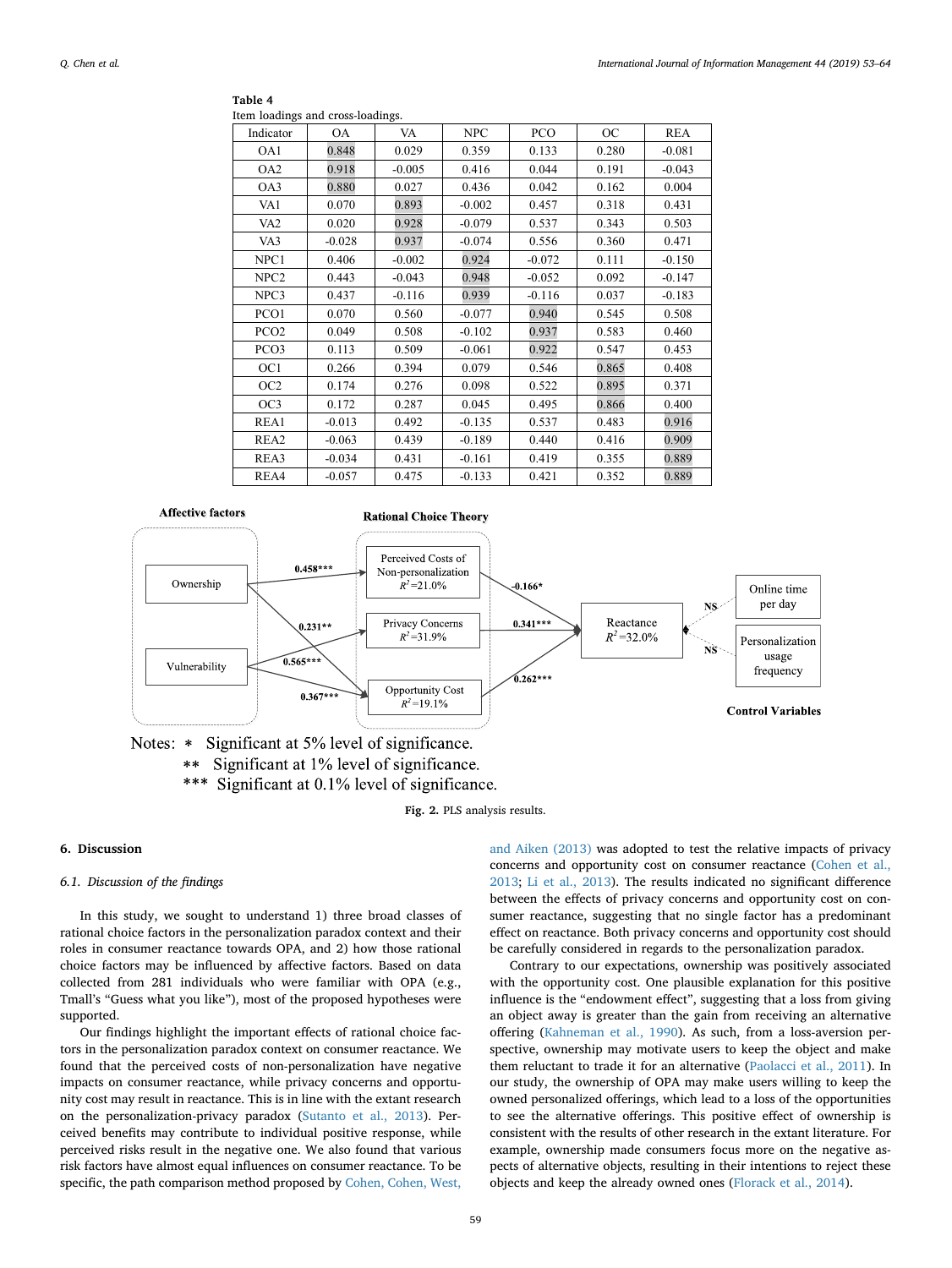Our results also indicate that rational choice factors play significant roles in our research model by either partially or fully mediating the impacts of affections. Our mediation analysis suggested that the impact of ownership on consumer reactance was fully mediated by opportunity cost, while the impacts of ownership and vulnerability were partially mediated by the perceived costs of non-personalization, privacy concerns and opportunity cost, respectively. This finding is consistent with the prior literature. For example, the effects of specific emotions on individual behavior intention to the Website may be mediated by his or her general perceptions of the site [\(Li et al., 2011](#page-10-32)).

# *6.2. Theoretical implications*

This study attempts to contribute to the literature on personalization in several ways. First, we seek to understand users' negative responses in the context of the personalization paradox by investigating consumer reactance. Previous studies have mostly centered around positive responses such as the willingness to disclose information or adopt personalized services [\(Karwatzki et al., 2017](#page-10-17); [Xu et al., 2011](#page-11-8)). However, consumers tend to hold negative responses to targeted advertisements ([Turow et al., 2009](#page-11-28)). Although recent research suggested that some OPA might trigger reactance [\(Aguirre et al., 2015\)](#page-10-2), little was known about the influence mechanism through which these services create consumer reactance. In this paper, we propose a theoretical model to investigate consumer reactance towards OPA and discuss how this reactance is affected by rational choice factors and individual affective factors.

Second, this study contributes to the bodies of literature on examining the personalization paradox from a negative-effect perspective. Prior studies mainly considered the personalization paradox as a tension between benefit and risk factors and their influences on individual positive responses. However, there is lack of investigating the personalization paradox from a negative-effect perspective in the individual negative response context. Our major dependent variable *Consumer reactance* is related to an individual negative response towards OPA. This negative response is suggested to predict users' initial beliefs from a negative-effect perspective [\(Sharot et al., 2010](#page-11-2)). Based on rational choice theory, our study develops a new scheme of rational choice factors of the personalization paradox from a negative-effect perspective. In particular, we propose the benefit factors from a negative-effect perspective based on the work of [Bulgurcu et al. \(2010\).](#page-10-14) They are defined as the perceived costs of non-personalization to interpret the potential benefits users may perceive in the usage of OPA from a negative-effect perspective.

Third, this study empirically unpacks and validates an updated conceptualization of the personalization paradox (perceived costs of non-personalization, privacy concerns and opportunity cost). Existing literature, in exploring the personalization paradox, has mainly focused on the tension between consumers' values in receiving customized applications and growing concerns about information privacy but ignored other related risks. Personalization services were confirmed to have strong negative effects on individual possibility of choice and their capacities to make informed decisions ([Newell & Marabelli, 2015](#page-10-3)). Based on rational choice theory, we extend the previous personalization paradox concept to include the potential risk of opportunity cost. Our results suggest that opportunity cost may play the same important role as privacy concerns in consumer reactance. Both of them may needed to be considered in the definition of the personalization paradox.

Fourth, we find that individual decision-making is indeed impacted by affections. Extant IS adoption literature suggests that users often make rational decisions regarding technological services but pay little attention to the influence of affective factors on their cognitive processes ([Bleier & Eisenbeiss, 2015;](#page-10-11) [Braun & Moe, 2013\)](#page-10-66). In this study, we seek theoretical support for the roles of two affective factors – ownership and vulnerability – in individual rational choice process. Our results suggest that vulnerability is a significant factor in risk perceptions,

while ownership has significant influences on both benefit and risk perceptions. In particular, the effect of ownership on benefit perceptions (e.g., the perceived costs of non-personalization) is greater than that on the risk one (e.g., opportunity cost) ( $\beta_{\text{perceived costs of personaliza-}}$  $t_{\text{tion}} = 0.458***$  >  $\beta_{\text{onportunity cost}} = 0.231**$ ). The finding of ownership raises an interesting question that warrants future research. Ownership can be seen as both promotion and prevention of the alternative offerings. Prior research provided initial evidence for such finding. For example, [Avey et al. \(2009\)](#page-10-27) found that individuals holding promotive psychological ownership may share his owns and look for others' information, while those with the preventative one may carefully monitor and withhold information from others.

Finally, this study demonstrates that affective factors have strong indirect effects on consumer reactance through the mediation of individual rational choice factors. Previous studies predicted the significant influences of positive and negative affections on individual response to the usage of online service. For instance, ownership contributes to user positive response ([Pirkkalainen et al., 2018\)](#page-11-13), while vulnerability is positively related to a negative response ([Aguirre et al.,](#page-10-2) [2015;](#page-10-2) [Zhao et al., 2017\)](#page-11-14). We found that affective factors, however, are more inclined to indirectly influence individual responses in terms of the mediating effects of rational choice factors. Our findings provide new insight into the complex interrelationships among affective factors, rational choice factors, and consumer reactance in the mediation model.

#### *6.3. Practical implications*

OPA providers may use our results as a reference to effectively improve their performance. Firstly, services may be more effective when tailored to users' negative responses (e.g., reactance) rather than only their positive ones. Since consumer reactance is significantly influenced by rational choice factors, the providers should pinpoint several benefit and risk considerations. For example, they may improve their tailoring abilities to fulfill various service demands to reduce reactance. They also may consider privacy assurances to decrease individual privacy concerns. Alternative service offerings should be advertised appropriately to reduce consumers' perceived opportunity cost.

Our results also may lend recommendations in terms of consumers' affective factors based on the content of online platforms. Affective factors may directly influence individual rational choice factors and indirectly influence consumer reactance. To be specific, ownership has a more significant impact on benefit perceptions (e.g., perceived costs of non-personalization) than risk (e.g., opportunity cost), while vulnerability is correlated to users' risk perceptions. Providers should work to enhance the positive affection of ownership and minimize the negative affection of vulnerability. For instance, they should increase the targeted features of OPA to promote users feelings of ownership and engage in overt rather than covert data collection to minimize vulnerability ([Aguirre et al., 2015\)](#page-10-2).

## *6.4. Limitations and future research*

Several limitations of our study need to be mentioned. We preliminarily explored consumer reactance towards OPA, but it is important to study how individual reactance towards OPA affects final purchasing behavior [\(Aguirre et al., 2015](#page-10-2)). Future research can examine how such reactance influences individual click-through intentions. Besides, we examined a subset of individual affections related to the features of online personalized platforms and their effects on individual benefit and risk perceptions. We did not intend to include an exhaustive list of feature factors, but rather focused on the most pertinent ones. Future research needs to better elucidate the effects of the personalization paradox on individual decision-making by exploring the roles of other affective factors (e.g., joy) or other features of the platforms (e.g., legislative privacy policies and guarantees). It is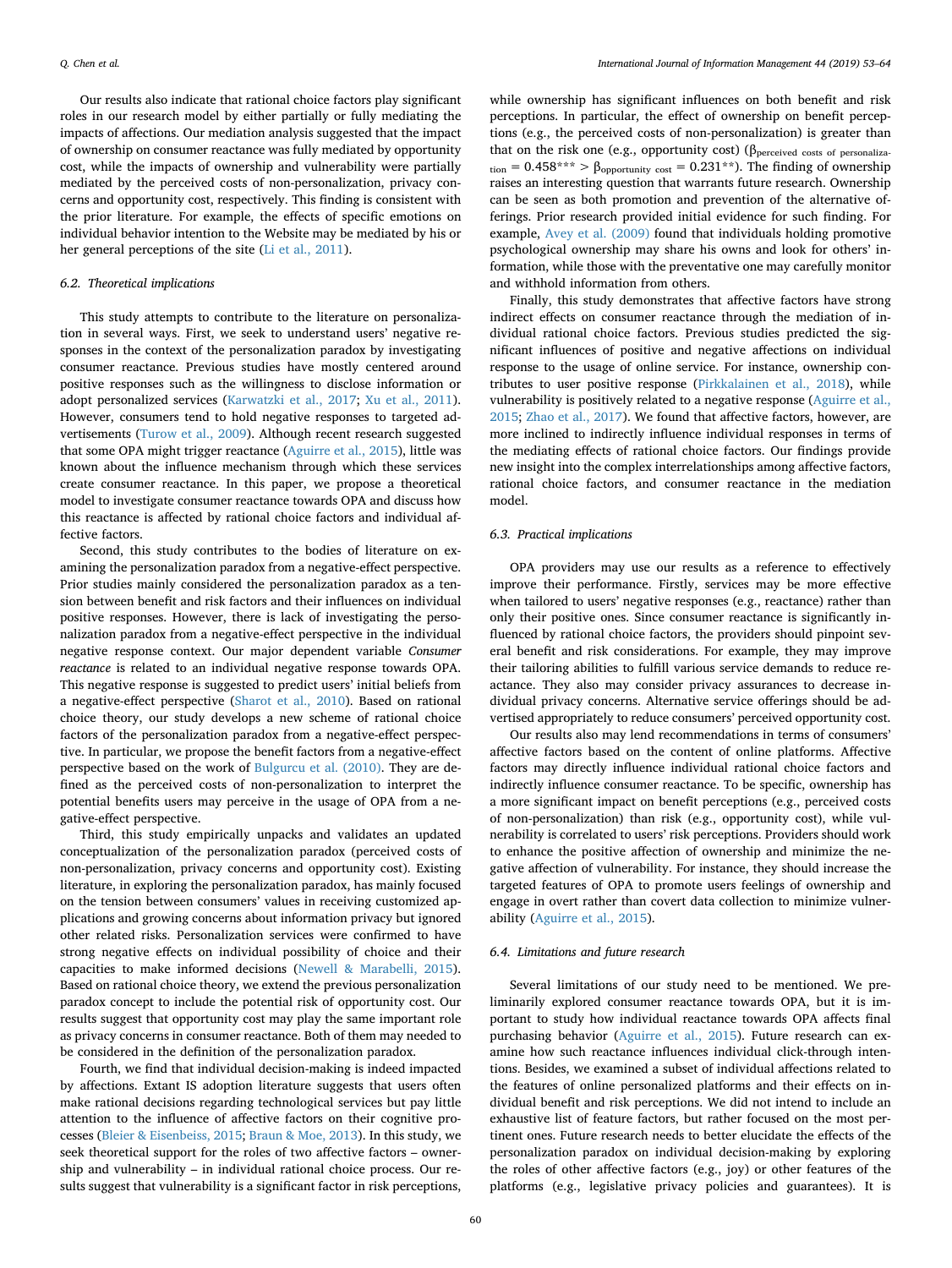possible that legislative privacy policies are more effective than guarantees in mitigating privacy concerns. Moreover, we focused on three main rational choice factors, including the perceived costs of non-personalization, privacy concerns, and opportunity cost. There may be other rational choice factors such as financial risk [\(Newell & Marabelli,](#page-10-3) [2015\)](#page-10-3). Thus, additional efforts to determine the effects of these factors are required in future studies. Finally, the impulsive behavior is suggested to be another important issue in the personalization context which is different from the rational choice behavior in our study ([Ertimur & Sand](#page-10-67)ιkcι, 2014). Future studies can investigate the impulsive behavior in the personalization context.

# <span id="page-8-0"></span>**7. Conclusion**

This study attempts to extend our knowledge about consumer reactance towards online personalized advertising. Drawing on the rational choice theory, we identify rational choice factors in the personalization paradox context from a negative-effect perceptive and

#### <span id="page-8-1"></span>**Appendix A. Constructs and Measurement Items**

examine their impacts on reactance, with consideration of affective factors (ownership and vulnerability). The results confirm that individual rational choice factors are dominant determinants of consumer reactance towards OPA and affective factors can significantly influence these rational choice factors. We also find that the impacts of affective factors on consumer reactance are mediated by individual rational choice factors. We hope the results presented here provide a new perspective on the paradox phenomenon and offer OPA providers new approaches for improving their performance.

# **Acknowledgments**

This work was supported by the National Natural Science Foundation of China [grant numbers #71472053, #71429001, #91646105, #71771064]; the Ph.D. Programs Foundation of Ministry of Education of China [grant number #20132302110017]; and the Postdoctoral Science Foundation of China [grant numbers #2014M550198, 2015T80363].

| Construct                                                                   | Source                                                     | Definition (Reference)                                                                                                                                                                  | <b>Measurement Items</b>                                                                                                                                                                                                                                                                                                                                                                                                                                                                |
|-----------------------------------------------------------------------------|------------------------------------------------------------|-----------------------------------------------------------------------------------------------------------------------------------------------------------------------------------------|-----------------------------------------------------------------------------------------------------------------------------------------------------------------------------------------------------------------------------------------------------------------------------------------------------------------------------------------------------------------------------------------------------------------------------------------------------------------------------------------|
| Ownership<br>affection (OA) Anderson and                                    | Adjusted from<br>Agarwal (2010)                            | The consumer feels as though the service belongs to 1. The online personalized service on Tmall is my<br>them when OPA's dominant features indicate that<br>the service is personalized | own service.<br>2. I sense that the online personalized service on<br>Tmall is mine.<br>3. I feel a high degree of personal ownership for the<br>online personalized service on Tmall.                                                                                                                                                                                                                                                                                                  |
| Vulnerability<br>affection (VA)                                             | Adjusted from<br>Aguirre et al.<br>(2015)                  | The individual feels lack of control over the<br>situation and experiences a state of powerlessness<br>when using OPA                                                                   | 1. OPA on Tmall makes me feel exposed.<br>2. OPA on Tmall makes me feel unprotected.<br>3. OPA on Tmall makes me feel unsafe.                                                                                                                                                                                                                                                                                                                                                           |
| Perceived costs of Self-developed<br>the non-<br>personaliza-<br>tion (NPC) |                                                            | The perceived costs or sacrifices of online shopping 1. I believe that without the support of OPA on<br>without the support of OPA                                                      | Tmall, online shopping on Tmall would be time-<br>consuming for me.<br>2. I believe that without the support of OPA on<br>Tmall, online shopping on Tmall would be<br>burdensome to me.<br>3. I believe that without the support of OPA on<br>Tmall, online shopping on Tmall would create<br>disadvantages for me.                                                                                                                                                                     |
| Privacy concerns<br>(PCO)                                                   | Adjusted from<br>Xu et al. (2011)                          | The potential loss of control over personal<br>information when released to a firm                                                                                                      | 1. I am concerned that the information I submit to<br>Tmall could be misused.<br>2. I am concerned that others can find private<br>information about me from Tmall.<br>3. I am concerned about providing personal<br>information to Tmall because it could be used in a<br>way I did not foresee.                                                                                                                                                                                       |
| Opportunity cost<br>(OC)                                                    | Self-developed                                             | The risk of the potential information constrains in<br>the usage of OPA which cause their loss of the<br>opportunity to see alternative information                                     | 1. When using OPA on Tmall, I am concerned that<br>Tmall is determining what I see so that I would not<br>be able to access alternative information.<br>2. When using OPA on Tmall, I am concerned that<br>OPA offered by Tmall only presents what I seem to<br>like so that I cannot see alternative information<br>later.<br>3. When using OPA on Tmall, I am concerned that<br>OPA offered by Tmall may not be my preference so<br>that I cannot see alternative information I like. |
| Reactance                                                                   | Adjusted from<br><b>Bleier</b> and<br>Eisenbeiss<br>(2015) | A negative psychological response that impels the<br>consumers to perform against a persuasion attempt<br>to OPA                                                                        | 1. The usage of OPA on Tmall is forced upon me.<br>2. The usage of OPA on Tmall is unwelcomed.<br>3. The usage of OPA on Tmall is interfering.<br>4. The usage of OPA on Tmall is intrusive.                                                                                                                                                                                                                                                                                            |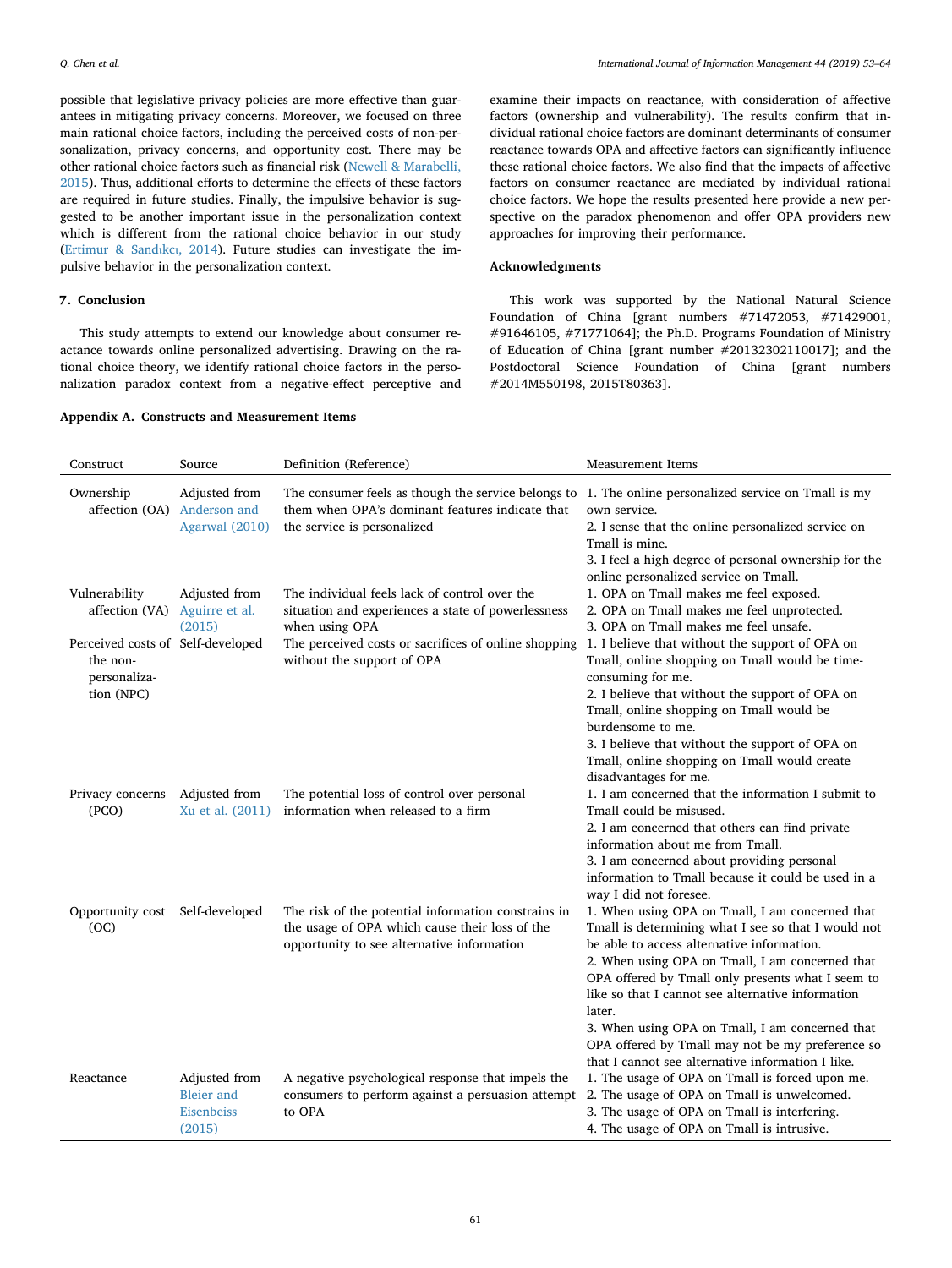# **Appendix B. Further Tables Underlining the Results**

## <span id="page-9-0"></span>**Table B1**

Common method bias analysis.

| Construct                                  | Indicator        | Substantive factor loading (R1) | R1 <sup>2</sup> | Method Factor Loading (R2) | R2 <sup>2</sup> |
|--------------------------------------------|------------------|---------------------------------|-----------------|----------------------------|-----------------|
| Ownership                                  | OA1              | $0.842***$                      | 0.708964        | 0.031ns                    | 0.000961        |
|                                            | OA <sub>2</sub>  | $0.924***$                      | 0.853776        | $-0.025ns$                 | 0.000400        |
|                                            | OA3              | $0.880$ ***                     | 0.7744          | $-0.003$ ns                | 0.000009        |
| Vulnerability                              | VF1              | $0.812^{\ast\ast\ast}$          | 0.659344        | $-0.078$ ns                | 0.006084        |
|                                            | VF <sub>2</sub>  | $0.858^{\ast\ast\ast}$          | 0.736164        | 0.048ns                    | 0.002304        |
|                                            | VF3              | $0.870***$                      | 0.7569          | 0.026ns                    | 0.000676        |
| Perceived costs of the non-personalization | NPC1             | $0.931***$                      | 0.866761        | 0.029ns                    | 0.000841        |
|                                            | NPC <sub>2</sub> | $0.950***$                      | 0.9025          | 0.023ns                    | 0.000529        |
|                                            | NPC <sub>3</sub> | $0.930^{\ast\ast\ast}$          | 0.8649          | $-0.051$                   | 0.002601        |
| Privacy concerns                           | PCO1             | $0.886^{\ast\ast\ast}$          | 0.784996        | 0.061ns                    | 0.003721        |
|                                            | PCO <sub>2</sub> | $0.958***$                      | 0.917764        | $-0.024$ ns                | 0.000576        |
|                                            | PCO <sub>3</sub> | $0.956***$                      | 0.913936        | $-0.038$ ns                | 0.001444        |
| Opportunity cost                           | OC <sub>1</sub>  | $0.754***$                      | 0.568516        | 0.119ns                    | 0.014161        |
|                                            | OC <sub>2</sub>  | $0.968***$                      | 0.937024        | $-0.081$ ns                | 0.006561        |
|                                            | OC <sub>3</sub>  | $0.903***$                      | 0.815409        | $-0.033ns$                 | 0.001089        |
| Reactance                                  | REA-S-1          | $0.769***$                      | 0.591361        | $0.167**$                  | 0.027889        |
|                                            | REA-S-2          | $0.926***$                      | 0.857476        | $-0.024$                   | 0.000576        |
|                                            | REA-S-3          | $0.968***$                      | 0.937024        | $-0.089$                   | 0.007921        |
|                                            | REA-S-4          | $0.945***$                      | 0.893025        | $-0.058$                   | 0.003364        |
| Average                                    |                  | $\overline{\phantom{0}}$        | 0.807381053     | $\qquad \qquad$            | 0.004300368     |

<span id="page-9-3"></span>\*  $P$  < 0.05, \*\* $P$  < 0.01, \*\*\* $P$  < 0.001.

# <span id="page-9-1"></span>**Table B2**

Testing the mediating effects of RCF on the relationships between affective factors and consumer reactance.

| Category             | Variables             | Base model        |                | $\rightarrow$ NPC | Model 1a: Org. levers | $\rightarrow$ PCO | Model 1a: Org. levers | $\rightarrow$ OC | Model 1a: Org. levers | <b>REA</b>        | Model 2: Org. levers $\rightarrow$ | levers $\rightarrow$ REA   | Model 3: RCF Variables $+$ Org. |
|----------------------|-----------------------|-------------------|----------------|-------------------|-----------------------|-------------------|-----------------------|------------------|-----------------------|-------------------|------------------------------------|----------------------------|---------------------------------|
|                      |                       | β                 |                | ß                 |                       | β                 |                       | ß                |                       | ß                 |                                    | ß                          |                                 |
| Control variable OTD | <b>PUM</b>            | $-0.008$<br>0.132 | 0.090<br>1.576 |                   |                       |                   |                       |                  |                       | $-0.091$<br>0.069 | 1.540<br>1.134                     | $-0.077$<br>$-0.004$       | 1.555<br>0.078                  |
| <b>RCF Variables</b> | NPC<br><b>PCO</b>     |                   |                |                   |                       |                   |                       |                  |                       |                   |                                    | $-0.128$<br>0.168          | 1.967<br>2.130                  |
| Org. levers          | OC<br><b>OA</b><br>VA |                   |                | 0.458             | 7.363                 | 0.565             | 11.611                | 0.235<br>0.371   | 3.427<br>5.913        | $-0.074$<br>0.522 | 0.750<br>9.942                     | 0.254<br>$-0.065$<br>0.326 | 3.602<br>1.052<br>5.245         |
| $R^2$                |                       | 0.018             |                | 0.211             |                       | 0.319             |                       | 0.196            |                       | 0.284             |                                    | 0.393                      |                                 |

*Notes*: RCF: rational choice factors; OTD: online time per day; PUM: Personalization usage frequency; NPC: The perceived costs of non-personalization; PCO: privacy concerns; OC: opportunity cost; OA: ownership; VA: vulnerability; REA: consumer reactance.

# <span id="page-9-2"></span>**Table B3**

Mediation analysis results.

|                            | Direct effect without<br>mediation |        | Direct effect with<br>mediation |       |           | a path coefficient |           | b path coefficient |            | Indirect effect |       | Mediation type<br>observed |
|----------------------------|------------------------------------|--------|---------------------------------|-------|-----------|--------------------|-----------|--------------------|------------|-----------------|-------|----------------------------|
|                            | β                                  |        | β                               |       | β         |                    | β         |                    | β          |                 |       |                            |
| OA to NPC to<br><b>REA</b> | $-0.072$ ns                        | 0.698  | $-0.065$ ns                     | 1.052 | $0.458**$ | 7.816              | $-0.128*$ | 1.967              | $-0.059**$ | $-4.106$        | 0.473 | Partial                    |
| OA to OC to<br><b>REA</b>  | $-0.072$ ns                        | 0.698  | $-0.065$ ns                     | 1.052 | $0.231**$ | 3.216              | $0.254**$ | 3.602              | $0.059**$  | 5.424           | 9.833 | Full                       |
| VA to PCO to<br><b>REA</b> | $0.530**$                          | 10.664 | $0.326**$                       | 5.245 | $0.564**$ | 11.443             | $0.168*$  | 2.130              | $0.095**$  | 4.883           | 0.226 | Partial                    |
| VA to OC to<br><b>REA</b>  | $0.530**$                          | 10.664 | $0.326**$                       | 5.245 | $0.366**$ | 5.591              | $0.254**$ | 3.602              | $0.093**$  | 6.720           | 0.222 | Partial                    |

*Notes*: NPC: The perceived costs of non-personalization; PCO: privacy concerns; OC: opportunity cost; OA: ownership; VA: vulnerability; REA: reactance. VAF: Variance accounted for. VAF > 0.80: full mediation, 0.20 < VAF < 0.80: partial mediation, VAF < 0.20: no mediation. Significant at \*p < 0.05, \*\*p < 0.01; ns, not significant.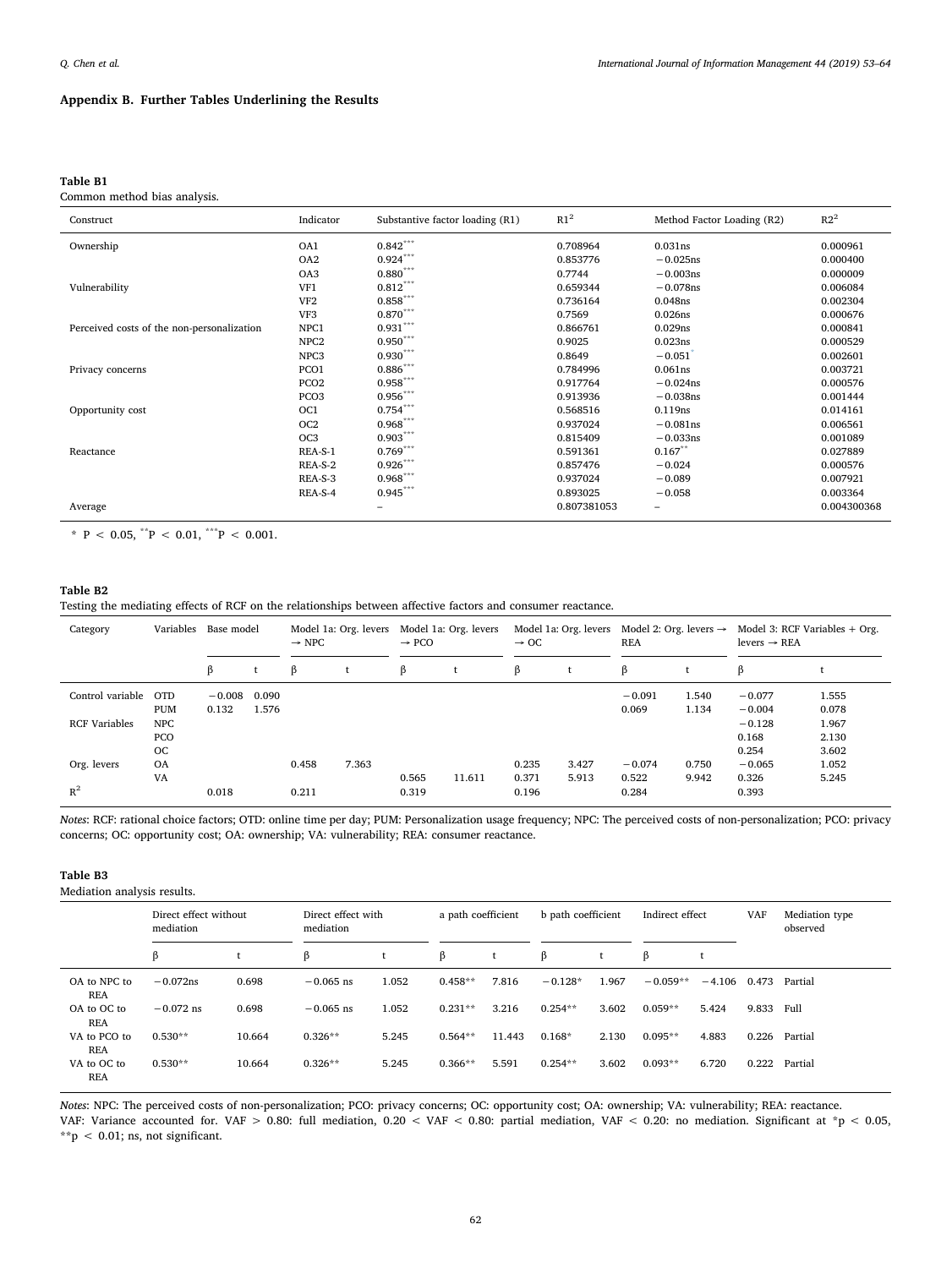#### *Q. Chen et al. International Journal of Information Management 44 (2019) 53–64*

#### **References**

- <span id="page-10-28"></span>[Aaron Gabisch, J., & Milne, G. R. \(2014\). The impact of compensation on information](http://refhub.elsevier.com/S0268-4012(18)30433-X/sbref0005) ownership and privacy control. *[The Journal of Consumer Marketing, 31](http://refhub.elsevier.com/S0268-4012(18)30433-X/sbref0005)*(1), 13–26.
- <span id="page-10-2"></span>[Aguirre, E., Mahr, D., Grewal, D., de Ruyter, K., & Wetzels, M. \(2015\). Unraveling the](http://refhub.elsevier.com/S0268-4012(18)30433-X/sbref0010) [personalization paradox: The effect of information collection and trust-building](http://refhub.elsevier.com/S0268-4012(18)30433-X/sbref0010) [strategies on online advertisement effectiveness.](http://refhub.elsevier.com/S0268-4012(18)30433-X/sbref0010) *Journal of Retailing, 91*(1), 34–49.
- <span id="page-10-21"></span>[Alhakami, A. S., & Slovic, P. \(1994\). A psychological study of the inverse relationship](http://refhub.elsevier.com/S0268-4012(18)30433-X/sbref0015) [between perceived risk and perceived benefit.](http://refhub.elsevier.com/S0268-4012(18)30433-X/sbref0015) *Risk Analysis, 14*(6), 1085–1096.
- <span id="page-10-31"></span>[Anderson, C. L., & Agarwal, R. \(2010\). Practicing safe computing: A multimethod em](http://refhub.elsevier.com/S0268-4012(18)30433-X/sbref0020)[pirical examination of home computer user security behavioral intentions.](http://refhub.elsevier.com/S0268-4012(18)30433-X/sbref0020) *MIS Quarterly, 34*[\(3\), A613–A615.](http://refhub.elsevier.com/S0268-4012(18)30433-X/sbref0020)
- <span id="page-10-34"></span>[Andreasen, A. R., Cooper-Martin, E., & Smith, N. C. \(1994\).](http://refhub.elsevier.com/S0268-4012(18)30433-X/sbref0025) *Who is the vulnerable con[sumer? The implications for marketing and public policy of objective and subjective con](http://refhub.elsevier.com/S0268-4012(18)30433-X/sbref0025)[sumer vulnerability.](http://refhub.elsevier.com/S0268-4012(18)30433-X/sbref0025)* Retrieved from.
- <span id="page-10-38"></span>[Ansari, A., & Mela, C. F. \(2003\). E-customization.](http://refhub.elsevier.com/S0268-4012(18)30433-X/sbref0030) *Journal of Marketing Research, 40*(2), [131–145](http://refhub.elsevier.com/S0268-4012(18)30433-X/sbref0030).
- <span id="page-10-27"></span>[Avey, J. B., Avolio, B. J., Crossley, C. D., & Luthans, F. \(2009\). Psychological ownership:](http://refhub.elsevier.com/S0268-4012(18)30433-X/sbref0035) [Theoretical extensions, measurement and relation to work outcomes.](http://refhub.elsevier.com/S0268-4012(18)30433-X/sbref0035) *Journal of [Organizational Behavior, 30](http://refhub.elsevier.com/S0268-4012(18)30433-X/sbref0035)*(2), 173–191.
- <span id="page-10-25"></span>[Avnet, T., Pham, M. T., & Stephen, A. T. \(2012\). Consumers' trust in feelings as in](http://refhub.elsevier.com/S0268-4012(18)30433-X/sbref0040)formation. *[The Journal of Consumer Research, 39](http://refhub.elsevier.com/S0268-4012(18)30433-X/sbref0040)*(4), 720–735.
- <span id="page-10-53"></span>[Baird, A., & Raghu, T. S. \(2015\). Associating consumer perceived value with business](http://refhub.elsevier.com/S0268-4012(18)30433-X/sbref0045) models for digital services. *[European Journal of Information Systems, 24](http://refhub.elsevier.com/S0268-4012(18)30433-X/sbref0045)*(1), 4–22.
- <span id="page-10-49"></span>[Baker, S. M., Gentry, J. W., & Rittenburg, T. L. \(2005\). Building understanding of the](http://refhub.elsevier.com/S0268-4012(18)30433-X/sbref0050) [domain of consumer vulnerability.](http://refhub.elsevier.com/S0268-4012(18)30433-X/sbref0050) *Journal of Macromarketing, 25*(2), 128–139. [Bandyopadhyay, S. \(2011\). Antecedents and consequences of consumers online privacy](http://refhub.elsevier.com/S0268-4012(18)30433-X/sbref0055)
- <span id="page-10-59"></span><span id="page-10-10"></span>concerns. *[Journal of Business & Economics Research \(JBER\), 7](http://refhub.elsevier.com/S0268-4012(18)30433-X/sbref0055)*(3). [Baron, R. M., & Kenny, D. A. \(1986\). The moderator–mediator variable distinction in](http://refhub.elsevier.com/S0268-4012(18)30433-X/sbref0060)
- [social psychological research: Conceptual, strategic, and statistical considerations.](http://refhub.elsevier.com/S0268-4012(18)30433-X/sbref0060) *[Journal of Personality and Social Psychology, 51](http://refhub.elsevier.com/S0268-4012(18)30433-X/sbref0060)*(6), 1173.
- <span id="page-10-20"></span>[Bauer, R. A. \(1960\). Consumer behavior as risk taking.](http://refhub.elsevier.com/S0268-4012(18)30433-X/sbref0065) *Dynamic marketing for a changing [world, 398](http://refhub.elsevier.com/S0268-4012(18)30433-X/sbref0065)*.
- <span id="page-10-55"></span>[Beaudry, A., & Pinsonneault, A. \(2010\). The other side of acceptance: Studying the direct](http://refhub.elsevier.com/S0268-4012(18)30433-X/sbref0070) [and indirect effects of emotions on information technology use.](http://refhub.elsevier.com/S0268-4012(18)30433-X/sbref0070) *MIS Quarterly, 34*(4), [689–710](http://refhub.elsevier.com/S0268-4012(18)30433-X/sbref0070).
- <span id="page-10-54"></span>[Benlian, A. \(2015\). Web personalization cues and their differential effects on user as](http://refhub.elsevier.com/S0268-4012(18)30433-X/sbref0075)sessments of website value. *[Journal of Management Information Systems, 32](http://refhub.elsevier.com/S0268-4012(18)30433-X/sbref0075)*(1), [225–260](http://refhub.elsevier.com/S0268-4012(18)30433-X/sbref0075).
- <span id="page-10-11"></span>[Bleier, A., & Eisenbeiss, M. \(2015\). The importance of trust for personalized online ad](http://refhub.elsevier.com/S0268-4012(18)30433-X/sbref0080)vertising. *[Journal of Retailing](http://refhub.elsevier.com/S0268-4012(18)30433-X/sbref0080)*.
- <span id="page-10-35"></span>[Boerman, S. C., Kruikemeier, S., & Zuiderveen Borgesius, F. J. \(2017\). Online behavioral](http://refhub.elsevier.com/S0268-4012(18)30433-X/sbref0085) [advertising: A literature review and research agenda.](http://refhub.elsevier.com/S0268-4012(18)30433-X/sbref0085) *Journal of Advertising, 46*(3), [363–376](http://refhub.elsevier.com/S0268-4012(18)30433-X/sbref0085).
- <span id="page-10-66"></span>[Braun, M., & Moe, W. W. \(2013\). Online display advertising: Modeling the effects of](http://refhub.elsevier.com/S0268-4012(18)30433-X/sbref0090) [multiple creatives and individual impression histories.](http://refhub.elsevier.com/S0268-4012(18)30433-X/sbref0090) *Marketing Science, 32*(5), [753–767](http://refhub.elsevier.com/S0268-4012(18)30433-X/sbref0090).
- <span id="page-10-5"></span>[Brehm, J. W. \(1989\). Psychological reactance: Theory and applications.](http://refhub.elsevier.com/S0268-4012(18)30433-X/sbref0095) *Advances in [Consumer Research, 16](http://refhub.elsevier.com/S0268-4012(18)30433-X/sbref0095)*(1), 72–75.
- <span id="page-10-14"></span>[Bulgurcu, B., Cavusoglu, H., & Benbasat, I. \(2010\). Information security policy com](http://refhub.elsevier.com/S0268-4012(18)30433-X/sbref0100)[pliance: An empirical study of rationality-based beliefs and information security](http://refhub.elsevier.com/S0268-4012(18)30433-X/sbref0100) awareness. *[MIS Quarterly, 34](http://refhub.elsevier.com/S0268-4012(18)30433-X/sbref0100)*(3), 523–548.
- <span id="page-10-15"></span>[Chellappa, R. K., & Sin, R. G. \(2005\). Personalization versus privacy: An empirical ex](http://refhub.elsevier.com/S0268-4012(18)30433-X/sbref0105)[amination of the online consumer's dilemma.](http://refhub.elsevier.com/S0268-4012(18)30433-X/sbref0105) *Information Technology and Management, 6*[\(2-3\), 181–202.](http://refhub.elsevier.com/S0268-4012(18)30433-X/sbref0105)
- <span id="page-10-50"></span>[Chiu, C. M., & Huang, H. Y. \(2015\). Examining the antecedents of user gratification and](http://refhub.elsevier.com/S0268-4012(18)30433-X/sbref0110) [its effects on individuals' social network services usage: The moderating role of habit.](http://refhub.elsevier.com/S0268-4012(18)30433-X/sbref0110) *[European Journal of Information Systems, 24](http://refhub.elsevier.com/S0268-4012(18)30433-X/sbref0110)*(4), 411–430.
- <span id="page-10-37"></span>[Chorpita, B. F., & Barlow, D. H. \(1998\). The development of anxiety: The role of control in](http://refhub.elsevier.com/S0268-4012(18)30433-X/sbref0115) the early environment. *[Psychological Bulletin, 124](http://refhub.elsevier.com/S0268-4012(18)30433-X/sbref0115)*(1), 3.
- <span id="page-10-44"></span>[Clore, G. L., & Gasper, K. \(2000\). Feeling is believing: Some affective influences on belief.](http://refhub.elsevier.com/S0268-4012(18)30433-X/sbref0120) *[Emotions and beliefs: How feelings influence thoughts,](http://refhub.elsevier.com/S0268-4012(18)30433-X/sbref0120)* 10–44.
- <span id="page-10-62"></span>[Cohen, J., Cohen, P., West, S. G., & Aiken, L. S. \(2013\).](http://refhub.elsevier.com/S0268-4012(18)30433-X/sbref0125) *Applied multiple regression/cor[relation analysis for the behavioral sciences.](http://refhub.elsevier.com/S0268-4012(18)30433-X/sbref0125)* Routledge.
- <span id="page-10-42"></span>[Connon, D. A. \(2002\). The ethics of database marketing.](http://refhub.elsevier.com/S0268-4012(18)30433-X/sbref0130) *Information & Management, 36*[\(3\), 42](http://refhub.elsevier.com/S0268-4012(18)30433-X/sbref0130).
- <span id="page-10-40"></span>[Daniel, J. S. \(2006\). A taxonomy of privacy.](http://refhub.elsevier.com/S0268-4012(18)30433-X/sbref0135) *University of Pennsylvania Law Review, 154*(3), [477–560](http://refhub.elsevier.com/S0268-4012(18)30433-X/sbref0135).
- <span id="page-10-26"></span>[Dawkins, S., Tian, A. W., Newman, A., & Martin, A. \(2017\). Psychological ownership: A](http://refhub.elsevier.com/S0268-4012(18)30433-X/sbref0140) review and research agenda. *[Journal of Organizational Behavior, 38](http://refhub.elsevier.com/S0268-4012(18)30433-X/sbref0140)*(2).
- <span id="page-10-48"></span>[Dinev, T., & Hart, P. \(2004\). Internet privacy concerns and their antecedents-measure](http://refhub.elsevier.com/S0268-4012(18)30433-X/sbref0145)ment validity and a regression model. *[Behaviour & Information Technology, 23](http://refhub.elsevier.com/S0268-4012(18)30433-X/sbref0145)*(6), [413–422](http://refhub.elsevier.com/S0268-4012(18)30433-X/sbref0145).
- <span id="page-10-12"></span>[Edwards, S. M., Li, H., & Lee, J.-H. \(2002\). Forced exposure and psychological reactance:](http://refhub.elsevier.com/S0268-4012(18)30433-X/sbref0150) [Antecedents and consequences of the perceived intrusiveness of pop-up ads.](http://refhub.elsevier.com/S0268-4012(18)30433-X/sbref0150) *Journal [of Advertising, 31](http://refhub.elsevier.com/S0268-4012(18)30433-X/sbref0150)*(3), 83–95.
- <span id="page-10-67"></span>Ertimur, B., & Sandιkcι[, Ö. \(2014\). Alienable gifts: Uses and meanings of gold in Turkey.](http://refhub.elsevier.com/S0268-4012(18)30433-X/sbref0155) *[Journal of Consumer Behaviour, 13](http://refhub.elsevier.com/S0268-4012(18)30433-X/sbref0155)*(3), 204–211.
- <span id="page-10-19"></span>[Featherman, M. S., & Pavlou, P. A. \(2003\). Predicting e-services adoption: A perceived](http://refhub.elsevier.com/S0268-4012(18)30433-X/sbref0160) risk facets perspective. *[International Journal of Human-computer Studies, 59](http://refhub.elsevier.com/S0268-4012(18)30433-X/sbref0160)*(4), [451–474](http://refhub.elsevier.com/S0268-4012(18)30433-X/sbref0160).
- <span id="page-10-43"></span>[Festinger, L., Riecken, H. W., & Schachter, S. \(2008\).](http://refhub.elsevier.com/S0268-4012(18)30433-X/sbref0165) *When prophecy fails.* Pinter & Martin [Publishers.](http://refhub.elsevier.com/S0268-4012(18)30433-X/sbref0165)
- <span id="page-10-9"></span>[Finucane, M. L., Alhakami, A., Slovic, P., & Johnson, S. M. \(2000\). The affect heuristic in](http://refhub.elsevier.com/S0268-4012(18)30433-X/sbref0170) judgments of risks and benefits. *[Journal of Behavioral Decision Making, 13](http://refhub.elsevier.com/S0268-4012(18)30433-X/sbref0170)*(1), 1.

<span id="page-10-4"></span>[Fitzsimons, G. J., & Lehmann, D. R. \(2004\). Reactance to recommendations: When un](http://refhub.elsevier.com/S0268-4012(18)30433-X/sbref0175)[solicited advice yields contrary responses.](http://refhub.elsevier.com/S0268-4012(18)30433-X/sbref0175) *Marketing Science, 23*(1), 82–94.

- <span id="page-10-65"></span>[Florack, A., Kleber, J., Busch, R., & Stöhr, D. \(2014\). Detaching the ties of ownership: The](http://refhub.elsevier.com/S0268-4012(18)30433-X/sbref0180) [effects of hand washing on the exchange of endowed products.](http://refhub.elsevier.com/S0268-4012(18)30433-X/sbref0180) *Journal of Consumer [Psychology, 24](http://refhub.elsevier.com/S0268-4012(18)30433-X/sbref0180)*(2), 284–289.
- <span id="page-10-46"></span>[Ford, D. P., & Staples, S. \(2010\). Are full and partial knowledge sharing the same?](http://refhub.elsevier.com/S0268-4012(18)30433-X/sbref0185) *Journal [of Knowledge Management, 14](http://refhub.elsevier.com/S0268-4012(18)30433-X/sbref0185)*(3), 394–409.
- <span id="page-10-57"></span>[Fornell, C., & Larcker, D. F. \(1981\). Evaluating structural equation models with un](http://refhub.elsevier.com/S0268-4012(18)30433-X/sbref0190)[observable variables and measurement error.](http://refhub.elsevier.com/S0268-4012(18)30433-X/sbref0190) *Journal of Marketing Research,* 39–50.
- <span id="page-10-47"></span>[Fusilier, M. R., & Hoyer, W. D. \(1980\). Variables affecting perceptions of invasion of](http://refhub.elsevier.com/S0268-4012(18)30433-X/sbref0195) [privacy in a personnel selection situation.](http://refhub.elsevier.com/S0268-4012(18)30433-X/sbref0195) *The Journal of Applied Psychology, 65*(5), [623](http://refhub.elsevier.com/S0268-4012(18)30433-X/sbref0195).
- <span id="page-10-52"></span>[Gefen, D., Karahanna, E., & Straub, D. W. \(2003\). Trust and TAM in online shopping: An](http://refhub.elsevier.com/S0268-4012(18)30433-X/sbref0200) [integrated model.](http://refhub.elsevier.com/S0268-4012(18)30433-X/sbref0200) *MIS Quarterly, 27*(1), 51–90.
- <span id="page-10-6"></span>Guild, B. (2013). *). 2013 choice stream survey: Consumer opinions on online advertising & audience targeting* (Accessed 18 February 2015 . Retrieved from [http://www.](http://www.choicestream.com/2013-survey/) [choicestream.com/2013-survey/.](http://www.choicestream.com/2013-survey/)
- <span id="page-10-16"></span>[Guo, X., Sun, Y., Yan, Z., & Wang, N. \(2012\).](http://refhub.elsevier.com/S0268-4012(18)30433-X/sbref0210) *Privacy-personalization paradox in adoption of [Mobile health service: The mediating role of trust. Paper Presented at the PACIS](http://refhub.elsevier.com/S0268-4012(18)30433-X/sbref0210)*.
- <span id="page-10-61"></span>[Hair Jr, J. F., Hult, G. T. M., Ringle, C., & Sarstedt, M. \(2016\).](http://refhub.elsevier.com/S0268-4012(18)30433-X/sbref0215) *A primer on partial least [squares structural equation modeling \(PLS-SEM\).](http://refhub.elsevier.com/S0268-4012(18)30433-X/sbref0215)* Sage Publications.
- <span id="page-10-13"></span>[Hannah, T. E., Hannah, E. R., & Wattie, B. \(1975\). Arousal of psychological reactance as a](http://refhub.elsevier.com/S0268-4012(18)30433-X/sbref0220) [consequence of predicting an individual's behaviour.](http://refhub.elsevier.com/S0268-4012(18)30433-X/sbref0220) *Psychological Reports, 37*(2),  $411 - 420$
- <span id="page-10-39"></span>[Hossain, M. A., & Dwivedi, Y. K. \(2014\). What improves citizens' privacy perceptions](http://refhub.elsevier.com/S0268-4012(18)30433-X/sbref0225) [toward RFID technology? A cross-country investigation using mixed method ap](http://refhub.elsevier.com/S0268-4012(18)30433-X/sbref0225)proach. *[International Journal of Information Management, 34](http://refhub.elsevier.com/S0268-4012(18)30433-X/sbref0225)*(6), 711–719.
- <span id="page-10-60"></span>[Hu, Q., Dinev, T., Hart, P., & Cooke, D. \(2012\). Managing employee compliance with](http://refhub.elsevier.com/S0268-4012(18)30433-X/sbref0230) [information security policies: The critical role of top management and organizational](http://refhub.elsevier.com/S0268-4012(18)30433-X/sbref0230) culture. *[Decision Sciences, 43](http://refhub.elsevier.com/S0268-4012(18)30433-X/sbref0230)*(4), 615–660.
- <span id="page-10-24"></span>Ittelson, W. H. (1973). *[Environment perception and contemporary perceptual theory. Paper](http://refhub.elsevier.com/S0268-4012(18)30433-X/sbref0235) [Presented at the W Ittelson: Environment & Cognition](http://refhub.elsevier.com/S0268-4012(18)30433-X/sbref0235)*.
- <span id="page-10-29"></span>[Jussila, I., Tarkiainen, A., Sarstedt, M., & Hair, J. F. \(2015\). Individual psychological](http://refhub.elsevier.com/S0268-4012(18)30433-X/sbref0240) [ownership: Concepts, evidence, and implications for research in marketing.](http://refhub.elsevier.com/S0268-4012(18)30433-X/sbref0240) *The [Journal of Marketing Theory and Practice, 23](http://refhub.elsevier.com/S0268-4012(18)30433-X/sbref0240)*(2), 121–139.
- <span id="page-10-64"></span>[Kahneman, D., Knetsch, J. L., & Thaler, R. H. \(1990\). Experimental tests of the endow](http://refhub.elsevier.com/S0268-4012(18)30433-X/sbref0245)[ment effect and the Coase theorem.](http://refhub.elsevier.com/S0268-4012(18)30433-X/sbref0245) *The Journal of Political Economy, 98*(6), [1325–1348](http://refhub.elsevier.com/S0268-4012(18)30433-X/sbref0245).
- <span id="page-10-36"></span>[Kalaignanam, K., Kushwaha, T., & Rajavi, K. \(2018\). How does web personalization](http://refhub.elsevier.com/S0268-4012(18)30433-X/sbref0250) [create value for online retailers? Lower cash flow volatility or enhanced cash flows.](http://refhub.elsevier.com/S0268-4012(18)30433-X/sbref0250) *[Journal of Retailing](http://refhub.elsevier.com/S0268-4012(18)30433-X/sbref0250)* in press.
- <span id="page-10-45"></span>[Kark, R., & Van Dijk, D. \(2007\). Motivation to lead, motivation to follow: The role of the](http://refhub.elsevier.com/S0268-4012(18)30433-X/sbref0255) [self-regulatory focus in leadership processes.](http://refhub.elsevier.com/S0268-4012(18)30433-X/sbref0255) *The Academy of Management Review, 32*[\(2\), 500–528.](http://refhub.elsevier.com/S0268-4012(18)30433-X/sbref0255)
- <span id="page-10-17"></span>[Karwatzki, S., Dytynko, O., Trenz, M., & Veit, D. \(2017\). Beyond the](http://refhub.elsevier.com/S0268-4012(18)30433-X/sbref0260) [personalization–Privacy paradox: Privacy valuation, transparency features, and ser](http://refhub.elsevier.com/S0268-4012(18)30433-X/sbref0260)vice personalization. *[Journal of Management Information Systems, 34](http://refhub.elsevier.com/S0268-4012(18)30433-X/sbref0260)*(2), 369–400.
- <span id="page-10-56"></span>[Khansa, L., Kuem, J., Siponen, M., & Kim, S. S. \(2017\). To cyberloaf or not to cyberloaf:](http://refhub.elsevier.com/S0268-4012(18)30433-X/sbref0265) [The impact of the announcement of formal organizational controls.](http://refhub.elsevier.com/S0268-4012(18)30433-X/sbref0265) *Journal of [Management Information Systems, 34](http://refhub.elsevier.com/S0268-4012(18)30433-X/sbref0265)*(1), 141–176.
- <span id="page-10-0"></span>[Kim, C., & Dan, J. K. \(2017\). Uncovering the value stream of digital content business from](http://refhub.elsevier.com/S0268-4012(18)30433-X/sbref0270) users' viewpoint. *[International Journal of Information Management, 37](http://refhub.elsevier.com/S0268-4012(18)30433-X/sbref0270)*(6), 553–565.
- <span id="page-10-23"></span>[Kordzadeh, N., Warren, J., & Seifi, A. \(2016\). Antecedents of privacy calculus components](http://refhub.elsevier.com/S0268-4012(18)30433-X/sbref0275) in virtual health communities. *[International Journal of Information Management, 36](http://refhub.elsevier.com/S0268-4012(18)30433-X/sbref0275)*(5), [724–734](http://refhub.elsevier.com/S0268-4012(18)30433-X/sbref0275).
- <span id="page-10-1"></span>[Lambrecht, A., & Tucker, C. \(2013\). When does retargeting work? Information specificity](http://refhub.elsevier.com/S0268-4012(18)30433-X/sbref0280) in online advertising. *[Journal of Marketing Research, 50](http://refhub.elsevier.com/S0268-4012(18)30433-X/sbref0280)*(5), 561–576.
- <span id="page-10-30"></span>[Lee, Y., & Chen, A. N. K. \(2011\). Usability design and psychological ownership of a virtual](http://refhub.elsevier.com/S0268-4012(18)30433-X/sbref0285) world. *[Journal of Management Information Systems, 28](http://refhub.elsevier.com/S0268-4012(18)30433-X/sbref0285)*(3), 269–308.
- <span id="page-10-18"></span>Lee, J.-M., & Rha, J.-Y. (2016). Personalization–privacy paradox and consumer conflict with the use of location-based mobile commerce. *Computers in Human Behavior, 63*, 453–462. <https://doi.org/10.1016/j.chb.2016.05.056>.
- <span id="page-10-7"></span>[Li, H., Luo, X. R., Zhang, J., & Xu, H. \(2017\). Resolving the privacy paradox: Toward a](http://refhub.elsevier.com/S0268-4012(18)30433-X/sbref0295) [cognitive appraisal and emotion approach to online privacy behaviors.](http://refhub.elsevier.com/S0268-4012(18)30433-X/sbref0295) *Information & [Management, 54](http://refhub.elsevier.com/S0268-4012(18)30433-X/sbref0295)*(8), 1012–1022.
- <span id="page-10-32"></span>[Li, H., Sarathy, R., & Xu, H. \(2011\). The role of affect and cognition on online consumers'](http://refhub.elsevier.com/S0268-4012(18)30433-X/sbref0300) [decision to disclose personal information to unfamiliar online vendors.](http://refhub.elsevier.com/S0268-4012(18)30433-X/sbref0300) *Decision [Support Systems, 51](http://refhub.elsevier.com/S0268-4012(18)30433-X/sbref0300)*(3), 434–445.
- <span id="page-10-63"></span>[Li, X., Hsieh, J. P.-A., & Rai, A. \(2013\). Motivational differences across post-acceptance](http://refhub.elsevier.com/S0268-4012(18)30433-X/sbref0305) [information system usage behaviors: An investigation in the business intelligence](http://refhub.elsevier.com/S0268-4012(18)30433-X/sbref0305) systems context. *[Information Systems Research, 24](http://refhub.elsevier.com/S0268-4012(18)30433-X/sbref0305)*(3), 659–682.
- <span id="page-10-58"></span>[Liang, H., Saraf, N., Hu, Q., & Xue, Y. \(2007\). Assimilation of enterprise systems: The](http://refhub.elsevier.com/S0268-4012(18)30433-X/sbref0310) [effect of institutional pressures and the mediating role of top management.](http://refhub.elsevier.com/S0268-4012(18)30433-X/sbref0310) *MIS [Quarterly,](http://refhub.elsevier.com/S0268-4012(18)30433-X/sbref0310)* 59–87.
- <span id="page-10-8"></span>[Liu, G., Zhang, J., & Chen, G. \(2014\). An approach to finding the cost-effective im](http://refhub.elsevier.com/S0268-4012(18)30433-X/sbref0315)[munization targets for information assurance.](http://refhub.elsevier.com/S0268-4012(18)30433-X/sbref0315) *Decision Support Systems, 67*(C), 40–52.
- <span id="page-10-33"></span>[Malhotra, N. K., Kim, S. S., & Agarwal, J. \(2004\). Internet users' information privacy](http://refhub.elsevier.com/S0268-4012(18)30433-X/sbref0320) [concerns \(IUIPC\): The construct, the scale, and a causal model.](http://refhub.elsevier.com/S0268-4012(18)30433-X/sbref0320) *Information Systems Research, 15*[\(4\), 336–355](http://refhub.elsevier.com/S0268-4012(18)30433-X/sbref0320).
- <span id="page-10-22"></span>[McCarthy, B. \(2002\). New economics of sociological criminology.](http://refhub.elsevier.com/S0268-4012(18)30433-X/sbref0325) *Annual Review of [Sociology,](http://refhub.elsevier.com/S0268-4012(18)30433-X/sbref0325)* 417–442.
- <span id="page-10-41"></span>[Nam, T. \(2018\). Untangling the relationship between surveillance concerns and accept](http://refhub.elsevier.com/S0268-4012(18)30433-X/sbref0330)ability. *[International Journal of Information Management, 38](http://refhub.elsevier.com/S0268-4012(18)30433-X/sbref0330)*(1), 262–269.
- <span id="page-10-51"></span><span id="page-10-3"></span>[Neufeld, D. J., Dong, L., & Higgins, C. \(2007\). Charismatic leadership and user acceptance](http://refhub.elsevier.com/S0268-4012(18)30433-X/sbref0335) of information technology. *[European Journal of Information Systems, 16](http://refhub.elsevier.com/S0268-4012(18)30433-X/sbref0335)*(4), 494–510. [Newell, S., & Marabelli, M. \(2015\). Strategic opportunities \(and challenges\) of](http://refhub.elsevier.com/S0268-4012(18)30433-X/sbref0340)

63